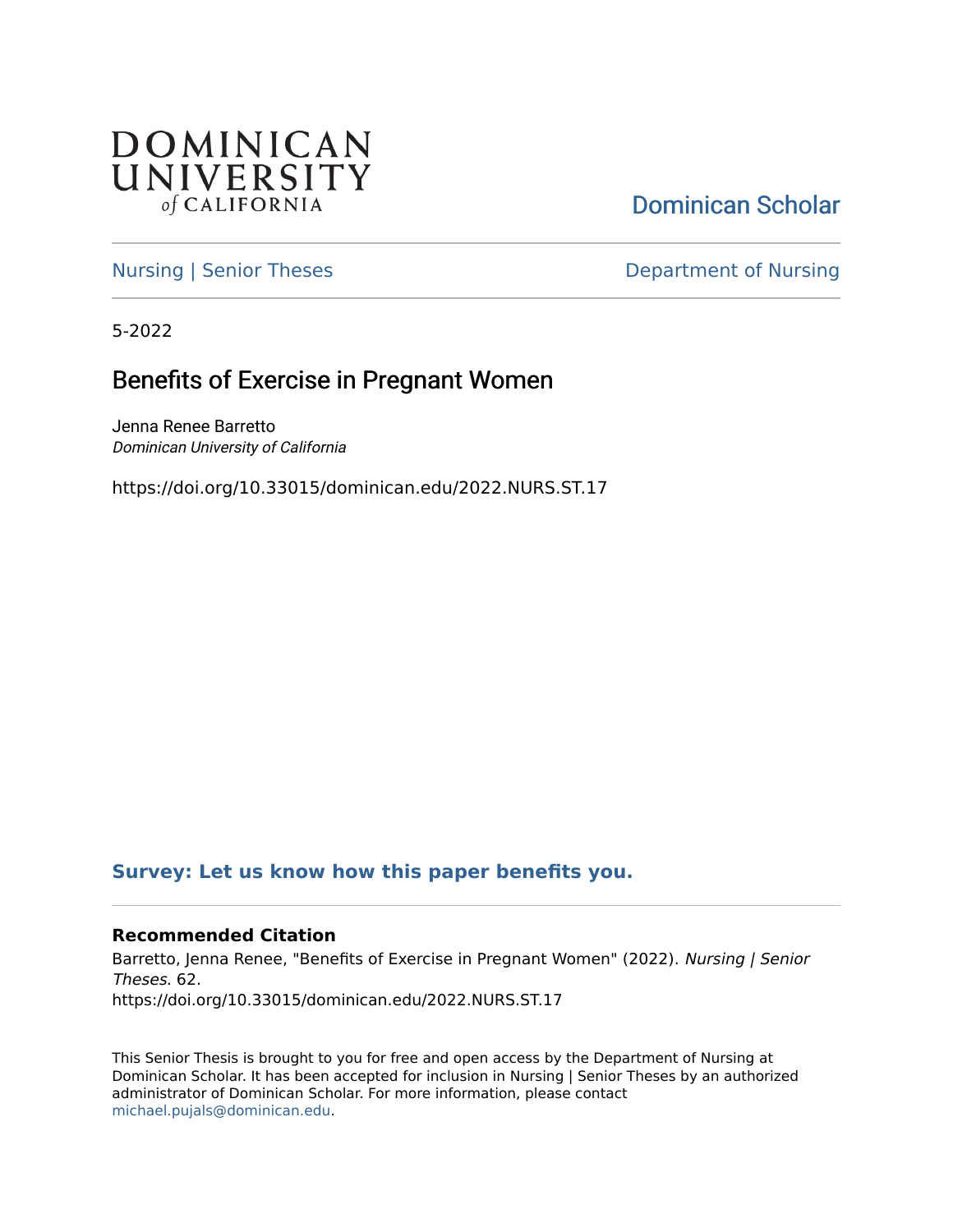**Benefits of Exercise in Pregnant Women**

**Jenna Renee Barretto**

**Department of Nursing, Dominican University of California**

**NURS 4500: Nursing Research and Senior Thesis**

**Professor Patricia Harris**

**December 10, 2021**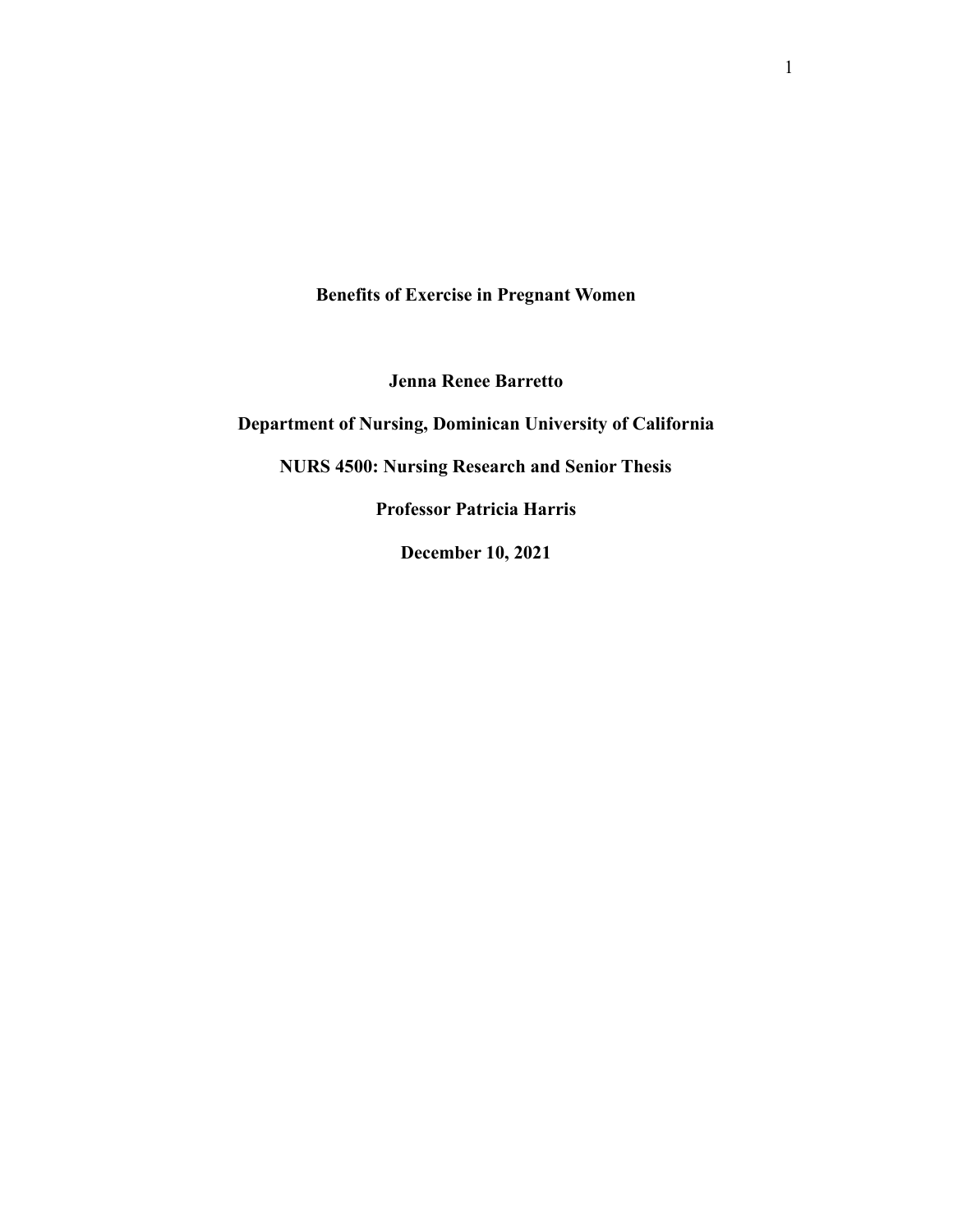#### **Abstract**

Exercise is an important lifestyle habit to include in one's daily routine. Remaining physical activity during pregnancy is important. According to the CDC, pregnant women should, "Get at least 150 minutes of moderate-intensity aerobic activity during pregnancy and the postpartum period." (Centers for Disease Control and Prevention, 2021). This paper will encompass a range of topics that highlight the benefits of exercise from a physiological as well as a mental health standpoint. Although more research needs to be conducted to solidify the benefits of exercise, the articles that were collected demonstrate how it can help mothers have a healthy pregnancy.

Future research should focus on making exercise more accessible to mothers in order for them to follow through with an exercise regimen. A proposal for further research will be explored to help women become more active during pregnancy. This proposal will be looking at how online prenatal exercise programs help pregnant women become more active during pregnancy. An online program can help make exercise more convenient for mothers, especially since many women struggle with other obligations. Through an online program, women will be able to have access to workout routines specifically designed for pregnant women. This study will take place in the Bay Area and have a sample size of 100 participants. The study will be a qualitative and quantitative study with the utilization of questionnaires and interviews. Thematic analysis and descriptive statistics will be used to understand any correlations between the groups.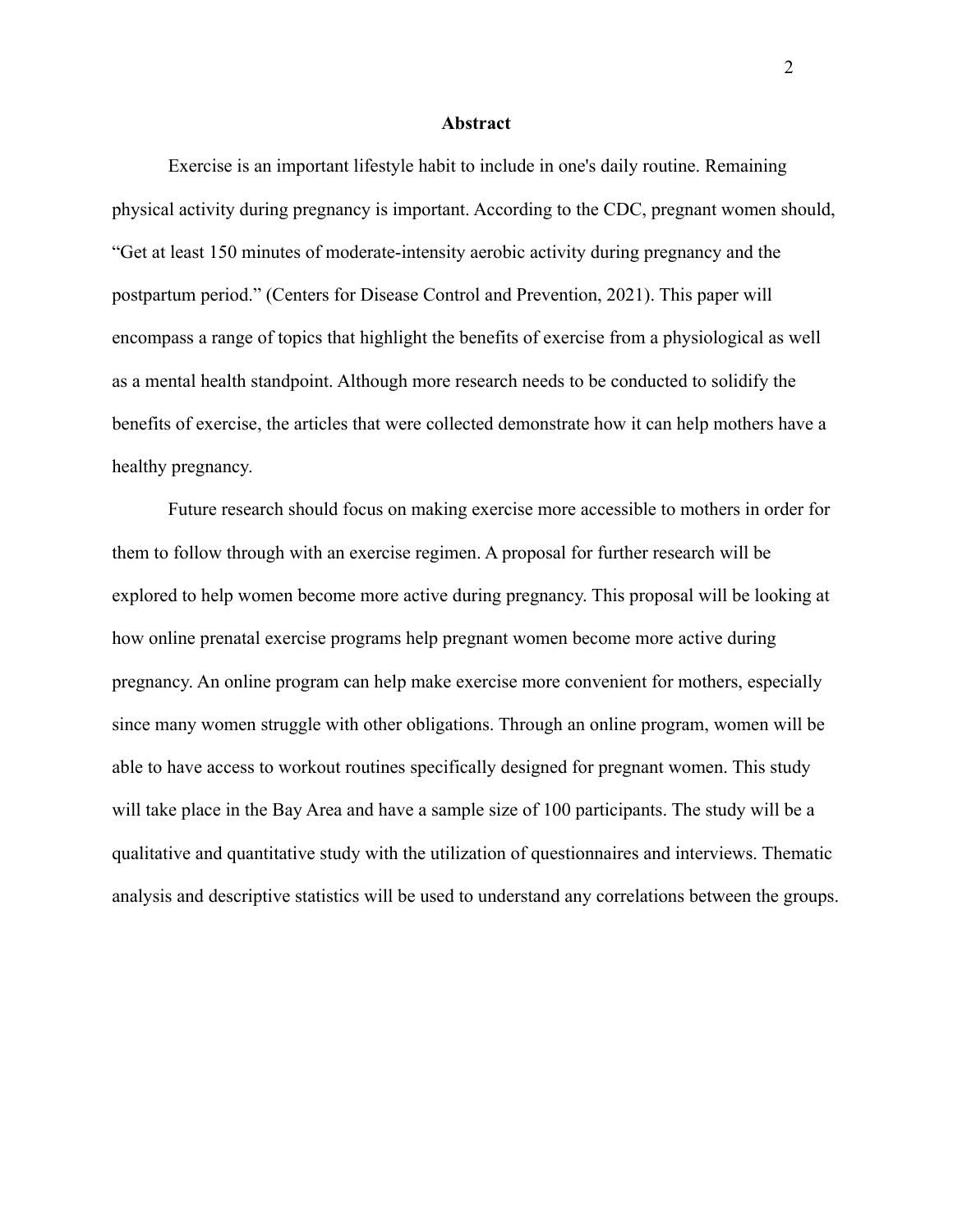## **Table of Contents**

| Relation between Exercise and Gestational-induced Conditions7 |  |
|---------------------------------------------------------------|--|
|                                                               |  |
|                                                               |  |
|                                                               |  |
|                                                               |  |
|                                                               |  |
|                                                               |  |
|                                                               |  |
|                                                               |  |
|                                                               |  |
|                                                               |  |
|                                                               |  |
|                                                               |  |
|                                                               |  |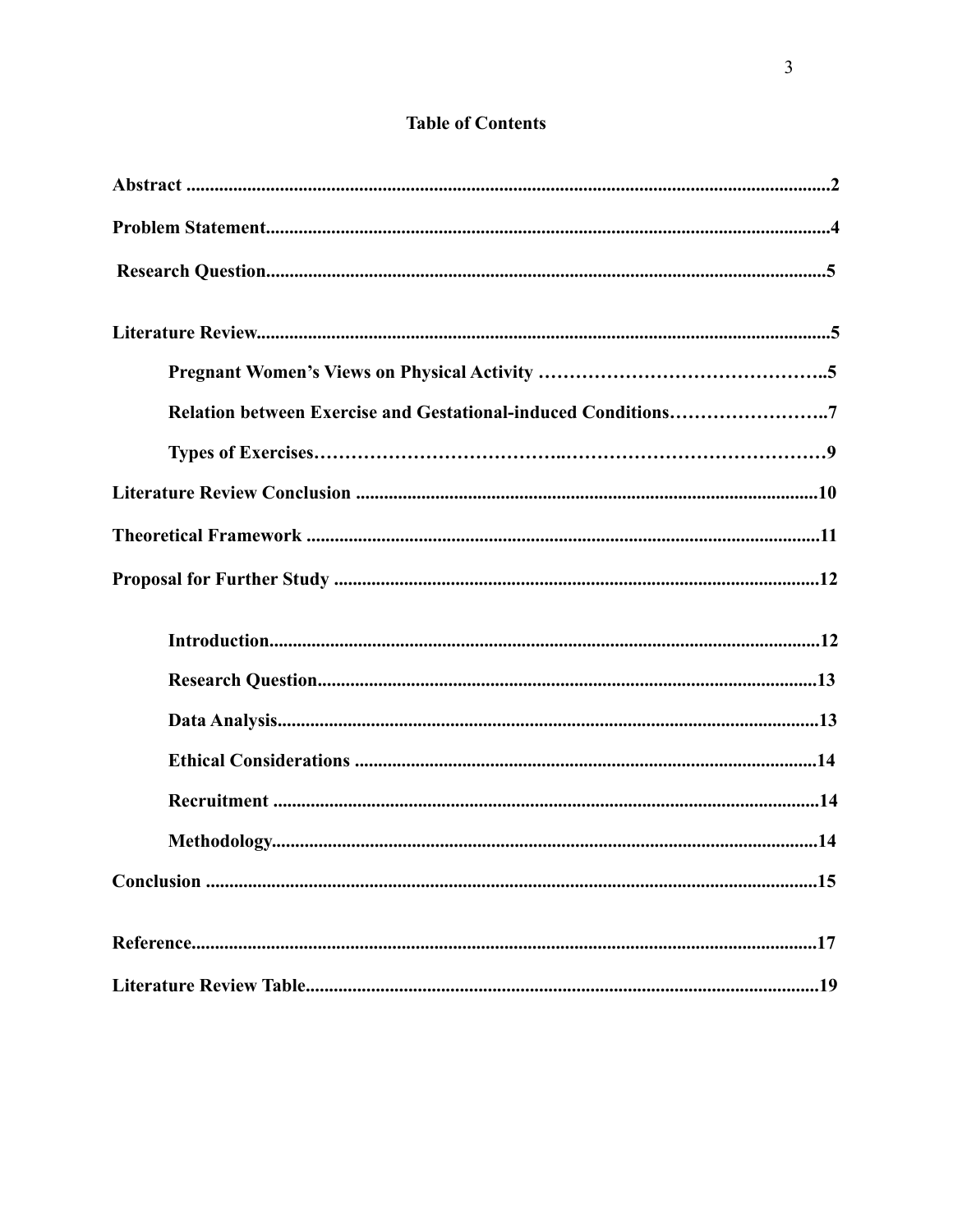#### **Problem Statement**

Pregnancy comes with several complications that can be prevented through simple regimens such as exercise. Due to the ever changing phases of pregnancy, women need to develop healthy lifestyle changes in order to maintain their health as well as the health of their baby. One of the top complications of pregnancy are gestational hypertensive disorders such as preeclampsia or gestational diabetes. These complications can lead to severe health issues which can result in a difficult pregnancy or death. Although pharmacological methods may aid in controlling the effects of hypertension and diabetes, there are non-pharmacological methods which can lead to a healthier lifestyle such as exercise.

Exercise has an overall beneficial effect on the body, so what are the benefits of exercise specifically in pregnant women? Although there is limited research on the effects of exercise during pregnancy, a recent study conducted in 2017 stated that "Aerobic exercise for about 20-60 minutes two to seven times per week during pregnancy, is associated with a significantly reduced risk of gestational hyptensive disorder overall, gestational hypertension and cesarean delivery" (Malosso et. al, 2017, p. 2). The effects of exercise can have a beneficial outcome for women since it can reduce major complications of pregnancy such as gestational hypertension and gestational diabetes. It also benefits the baby because gestational hypertension can lead to fetal complications such as growth restriction, oligohydramnios, placental abruption, preterm birth and perinatal death. Research around the benefits of exercise during pregnancy plays a large role in preventing complications for women and their children, and helps communicate the importance of healthy lifestyle choices for a healthy pregnancy. The need for more research on the benefits of exercise is pertinent to women's health and this paper will include options as to how women can be physically active and the benefits of being active during pregnancy.

4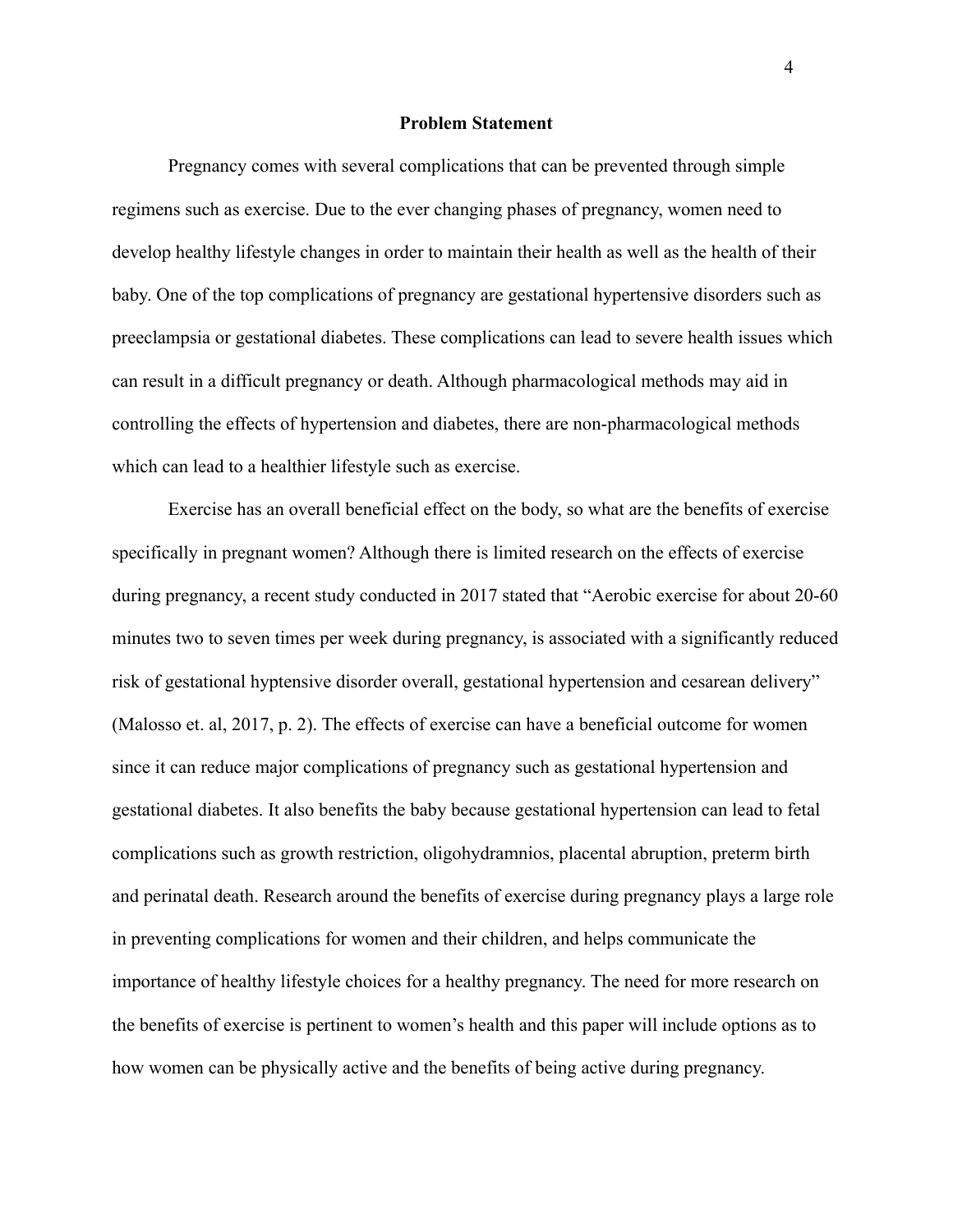#### **Research Question**

How can exercise benefit pregnant women?

### **Literature Review**

The studies that were reviewed encompasses a variety of perspectives about the benefits of exercise during pregnancy. These articles were obtained using the Dominican University of California library databases such as Pubmed and CINAHL. The key terms that were used to obtain the article included: aerobic exercise, pregnancy, gestational diabetes, preeclampsia, and anxiety. These terms helped unravel seven articles which revealed various benefits and exercises. These articles were chosen based on the pertinent information and variation of exercises in order to showcase the wide range of exercises that are possible to perform during pregnancy. Since exercise is unique and personalized it was important to find various articles containing different exercise regimens in order to bring light to the various physical activities that can be performed during pregnancy.

The articles can be categorized into several topics. First, although it is recommended to remain active during pregnancy, there is a lack of adherence therefore, the issue of pregnant women' views on physical activity will be explored. Second, the articles will explore the cause and effect of exercise in preventing gestational diabetes and gestational hypertension. Lastly, we will explore the usage of specific exercises such as water aerobics, tai-chi/yoga, dance, and how these activities benefited women during pregnancy. Each article will be summarized on page 19 in the literature review table.

#### **Pregnant Women's Views on Physical Activity**

It is important to understand women's views of physical activity during pregnancy because this can inhibit their ability to exercise. The article by Grenier (2021), "Be Healthy in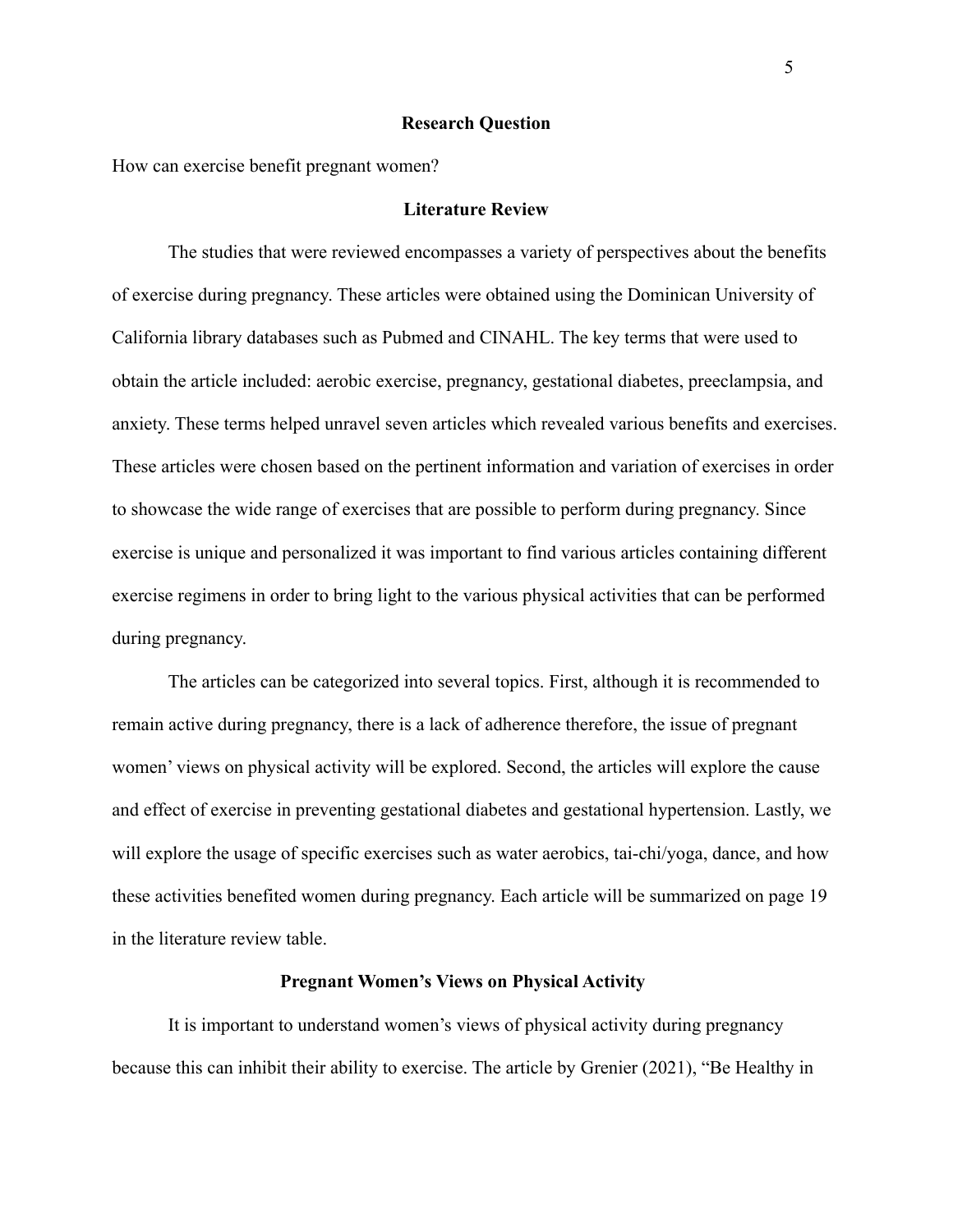Pregnancy: exploring factors that impact pregnant women's nutrition and exercise behaviors" is a qualitative study that explores the feelings women feel about exercising and the barriers they face in implementing these recommendations. Although nutrition is also pertinent in maintaining a healthy pregnancy, the information pertaining to physical activity was highlighted and observed. There is a lack of adherence to exercise during pregnancy, and according to Grenier, "Only 15%-38% of pregnant women are reported to follow physical activity guidelines while 60% of women are inactive in pregnancy" (Grenier et. al, 2021, p.1). This study observed the population of women who were not active during pregnancy through interviews and focus groups.

This qualitative study had a sample of 122 pregnant women between 16-24 weeks gestation in southwestern Ontario. Focus groups were utilized and 66 people participated. This qualitative study revealed internal and external factors that inhibit pregnant women to perform physical activity. Themes that were identified during these focus groups were categorized in internal and external factors. Direct quotes from participants were used and allowed researchers to develop a better understanding as to why there is a lack of adherence to physical activity during pregnancy.

Some of the internal factors involved the theme of prioritizing other important tasks such as working, being a mother, and rest. One mother from the focus group stated, "I think part of it for me is multiple roles. So I am still working full-time hours … And then I have a two-year-old … And then I am primary income as well … and I think what happens is you get less and less and less and less time to do the things that you need to do to stay healthy (Focus Group 6)" (Grenier et. al, 2021, p. 5). This emphasizes an important fact that women are not relieved of

6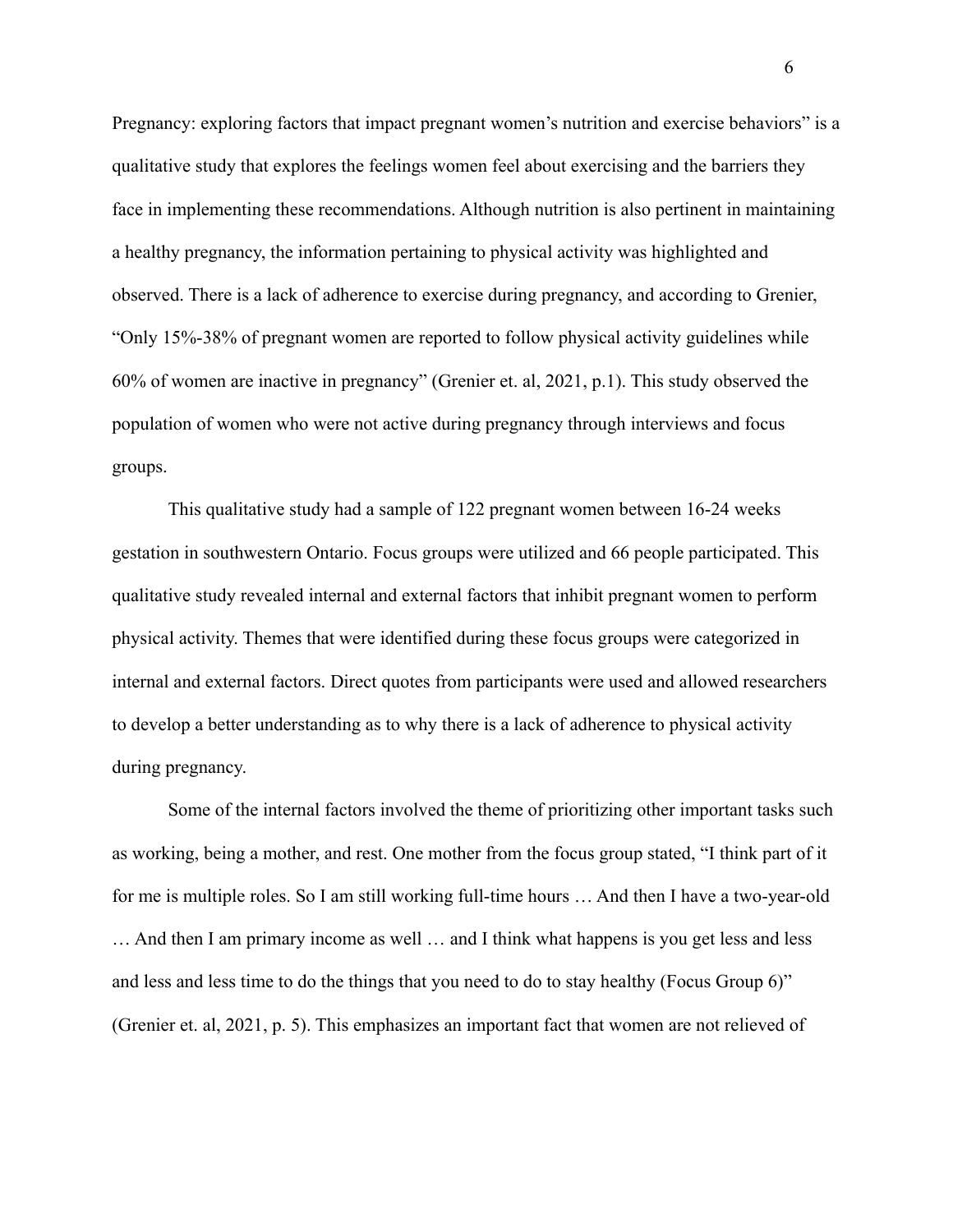their responsibilities when they become pregnant. These responsibilities cause them to limit their own choices that are needed to keep them healthy such as physical activity.

An external factor that contributes to lack of physical activity would be the quality of counseling. Pregnant women have stated that other than a pamphlet containing broad information, they receive no in depth conversation or individualized counseling regarding their existing habits and what behaviors need to be modified. Grenier also emphasizes the lack and quality of resources on physical activity in pregnancy acts as a barrier inhibiting women from being active. It is important to uncover how exercise is being taught to patients in order to improve communication and execution of the recommendations of at least 150 minutes of physical activity per week. Based on these findings, health care providers should create a new approach as to how to have a conversation revolving around the importance of exercise during pregnancy and how it can act as a preventative measure against complications such as gestational diabetes and gestational hypertension.

#### **Relation Between Exercise and Gestational-induced Conditions**

Gestational hypertension and preeclampsia are one of the major health complications that cause maternal mortality and morbidity. The article by Margro-Malosso (2017), "Exercise during pregnancy and risk of gestational hypertensive disorders: a systematic review and meta-analysis" focuses on evaluating the effectiveness of exercise during pregnancy on the risk of gestational hypertension disorders. In this study, there were seventeen randomized controlled trial meta-analyses of 5,075 women. Based on their findings, "Women who were randomized in early pregnancy to aerobic exercise for about 30-60 minutes two to seven times per week had significantly lower incidence of gestational hypertensive disorders" (Magro-Malosso et. al, 2017, p. 1). Based on this evaluation, women were able to utilize exercise in order to prevent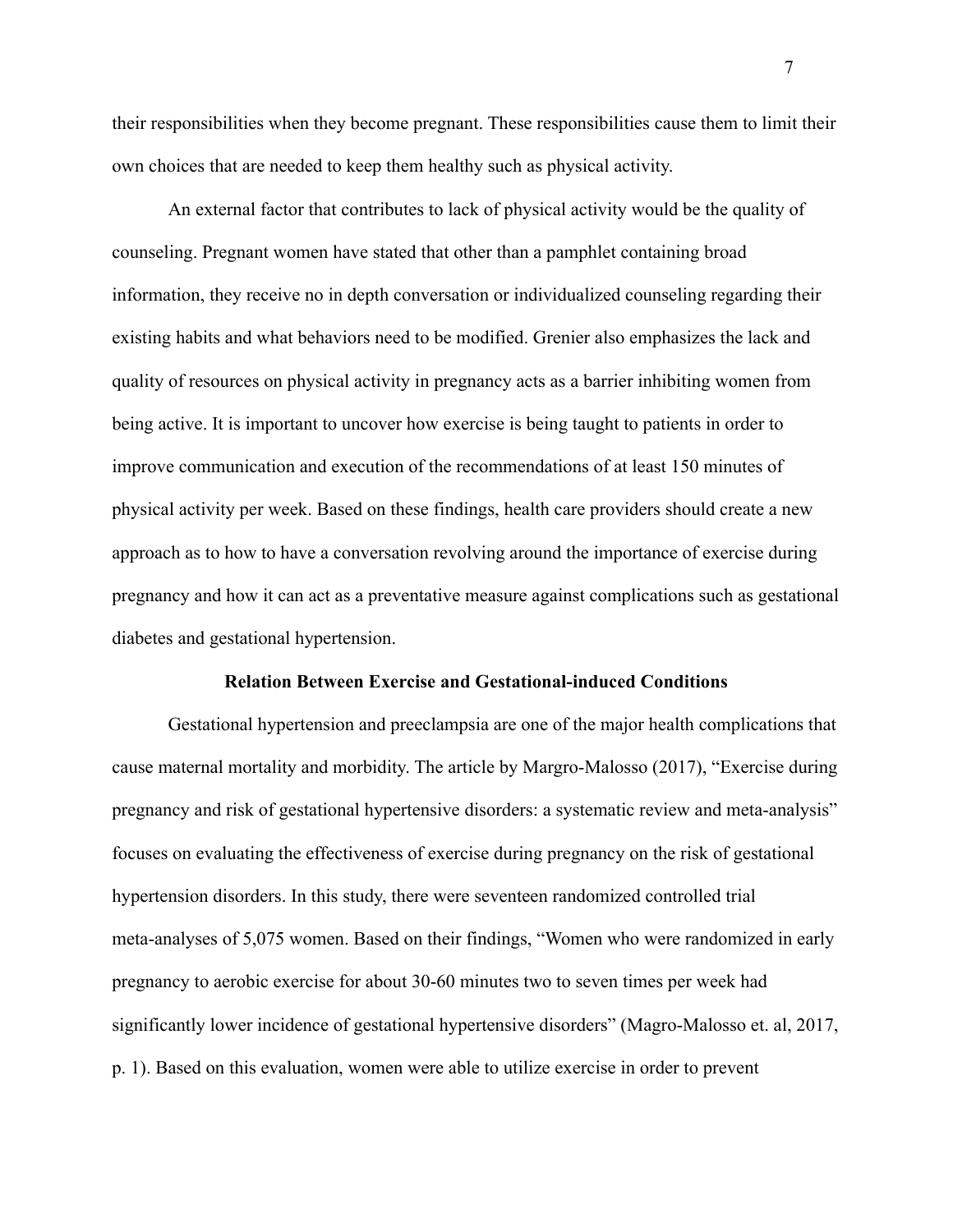gestational hypertension. Preventing this complication can greatly benefit not just the mother but the fetus as well. Hypertension may also cause complications to the fetus such as growth restriction, placenta abruption, or even death. Not only did this article state the decrease in incidence of gestational hypertension, but it also stated a decrease in cesarean delivery by 16%. This was an important article for this research because it provided evidence that exercise during pregnancy does reduce the risk of gestational hypertensive disorders.

Gestational diabetes is associated with excessive weight gain, which can be managed through exercise. Gestational diabetes complicates about 7% of pregnancies in America, and women have a higher risk of being diagnosed with type 2 diabetes after delivery. The next article that will be explored is by Barakat (2019) , "Exercise during pregnancy has a preventive effect on excessive maternal weight gain and gestational diabetes. A randomized controlled trial". This research explores the effects of an exercise program throughout pregnancy on maternal weight and prevalence of gestational diabetes. This study observed 456 women and was organized between an exercise group and a control group. The exercise group followed an exercise program, which was supervised by an instructor and had a structured regimen: gradual warm up, aerobic exercise, light muscle strengthening, coordination and balance exercise, stretching exercises, pelvic floor strengthening and relaxation and final talk. The results indicated that weight gain was significantly lower in the exercise group compared to the control group. The excessive weight gain was higher in the control group, and the ratio of women diagnosed with gestational diabetes was higher in the control group. Overall, this research reveals how exercise during pregnancy can influence prevention of weight gain and gestational diabetes.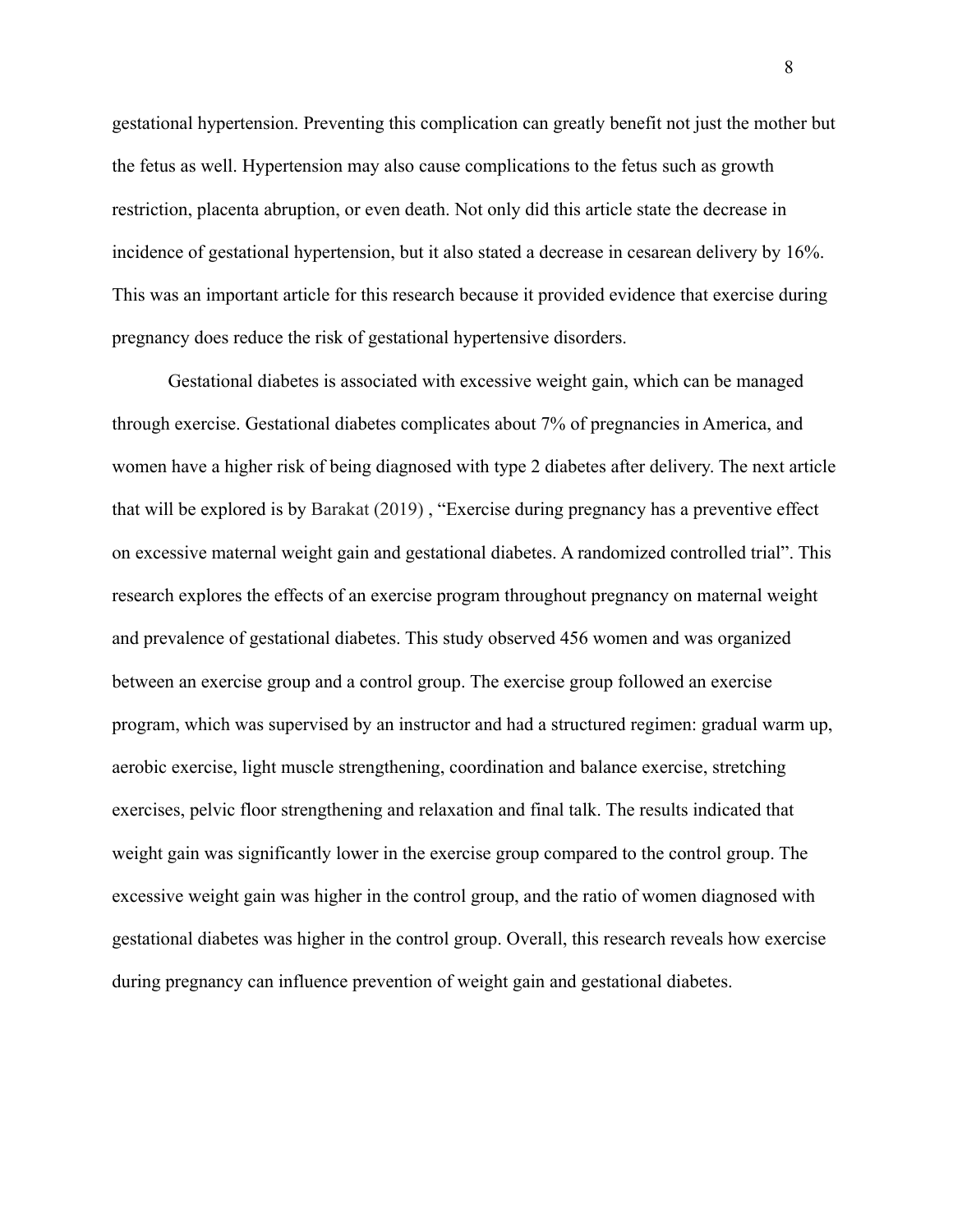#### **Types of Exercises**

Next there are a variety of exercises that can be performed during pregnancy. It is important to note that exercise can be personalized to the individual. This is a wide range of exercises that patients can choose from that can be both beneficial and fun. The first exercise that will be observed is aerobic dance, which is one of the commonly recommended exercises for pregnant women. This article by Daniel (2015), "Acute effect of aerobic dance exercise on blood pressure of normotensive pregnant Nigerian women", explores the usage of aerobic dance and the effect on blood pressure on pregnant women who have been diagnosed with gestational diabetes. Gestational diabetes increases the risk of developing gestational hypertension, so it is important to implement preventative measures. This randomized control trial had 30 participants divided in an exercise group and a control group. The exercise group participated at least 2 or 3 times a week for 45-60 minutes. The exercise group was led by a physiotherapist who is also a maternal exercise instructor. After 8 weeks into the program, the systolic blood pressure decreased by 4.67 mmHG in the exercise group, while the control group increased by 3.33 mmHG. The diastolic blood pressure decreased by 9 mmHG in the exercise group and increased by 3 mmHG in the control group. The results provide evidence that aerobic exercise such as dance can help aid in lowering blood pressure in women who are diagnosed with gestational diabetes and are at risk of developing gestational hypertension.

Another exercise that can be performed by pregnant women is water exercises. The article by Backhausen (2017) "The effect of an unsupervised water exercise program on low back pain and sick leave among healthy pregnant women - a randomized controlled trial", assesses the effect of water exercises on lower back pain intensity. Lower back pain is a popular complaint during pregnancy, and can be difficult to treat because of the reoccurrence. Although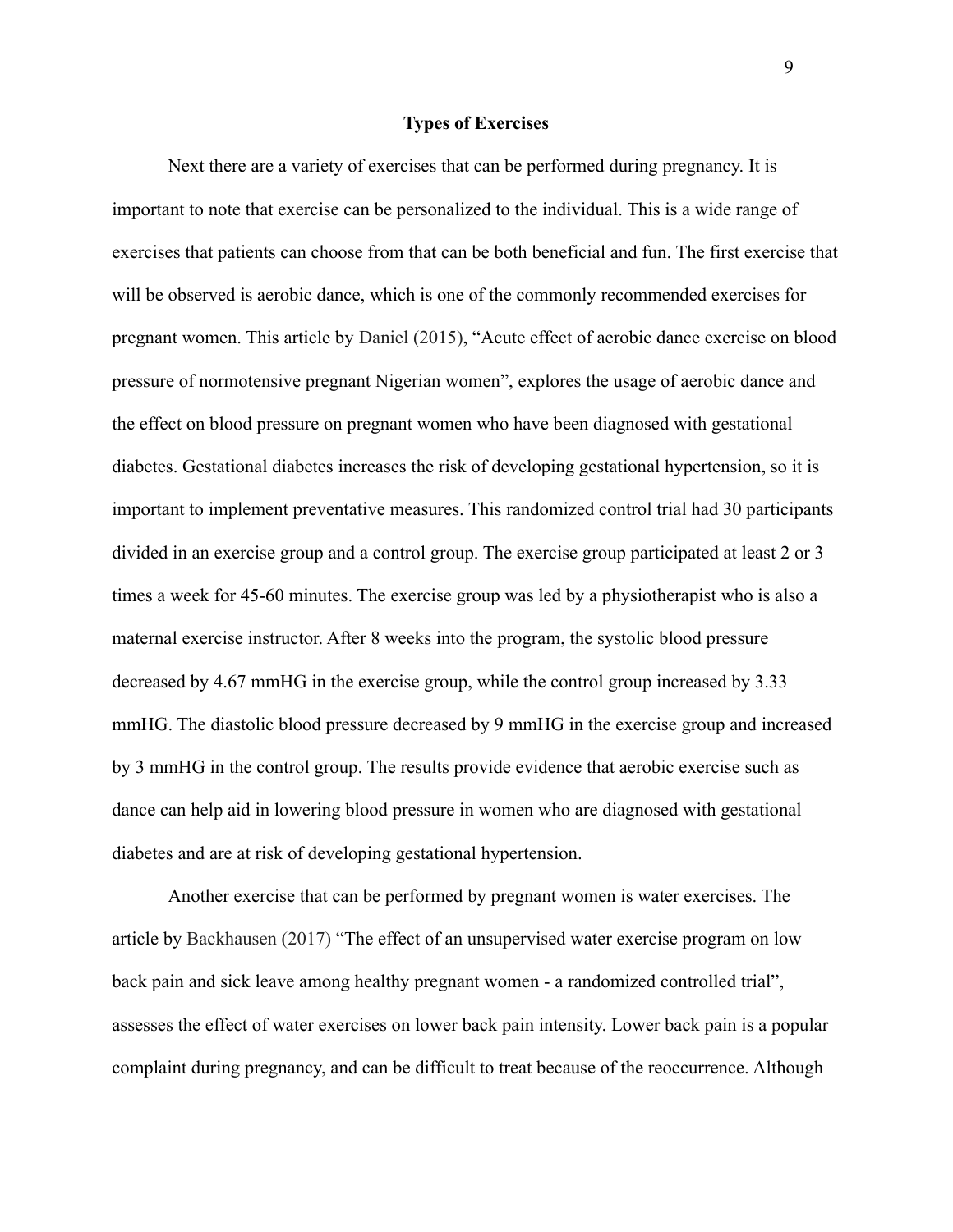lower back pain may seem inevitable, researchers believe that using water exercises strengthening specific muscles and performing stabilization exercises can help relieve pain intensity in the lower back and pelvic girdle. Water exercise helps facilitate greater freedom of movement, making it easier to perform more repetitions of exercises. In this randomized controlled trial, 516 healthy women were randomly assigned to either unsupervised exercise twice a week for a period of 12 weeks or standard prenatal care. A Low Back Pain scale was utilized to measure the pain intensity at 32 weeks. Based on the results, more women in the water exercise group stated low back pain at the follow up 21% vs 14% respectively. Although women have stated that water exercises have helped with their lower back pain, there needs to be more research based on this topic in order to make a significant clinical conclusion.

Exercise such as Tai chi and yoga have been utilized to treat prenatal depression and anxiety. In the article by Field (2013), "Tai chi/yoga reduces prenatal depression, anxiety, and sleep disturbances' ', traditional treatments have not been used to treat depression or anxiety even though it has many benefits. Tai chi and yoga combined may be an optimal form of exercise for pregnant women in order to target balance and relaxation. In this randomized controlled trial, 92 prenatally depressed pregnant women participated in a tai chi/yoga program for 12 weeks. These sessions were for 20 minutes per week . The results indicated that the exercise group had a lower summary depression score, which was 23.5 compared to the control group which was 26.7. Further research needs to be dedicated to treating prenatal depression because of its higher incidence in ethnic minorities in lower income households.

#### **Literature Review Conclusion**

Overall these findings highlight the importance of utilizing exercise in order to prevent or alleviate complications during pregnancy. The strengths of these articles is that they provide a

10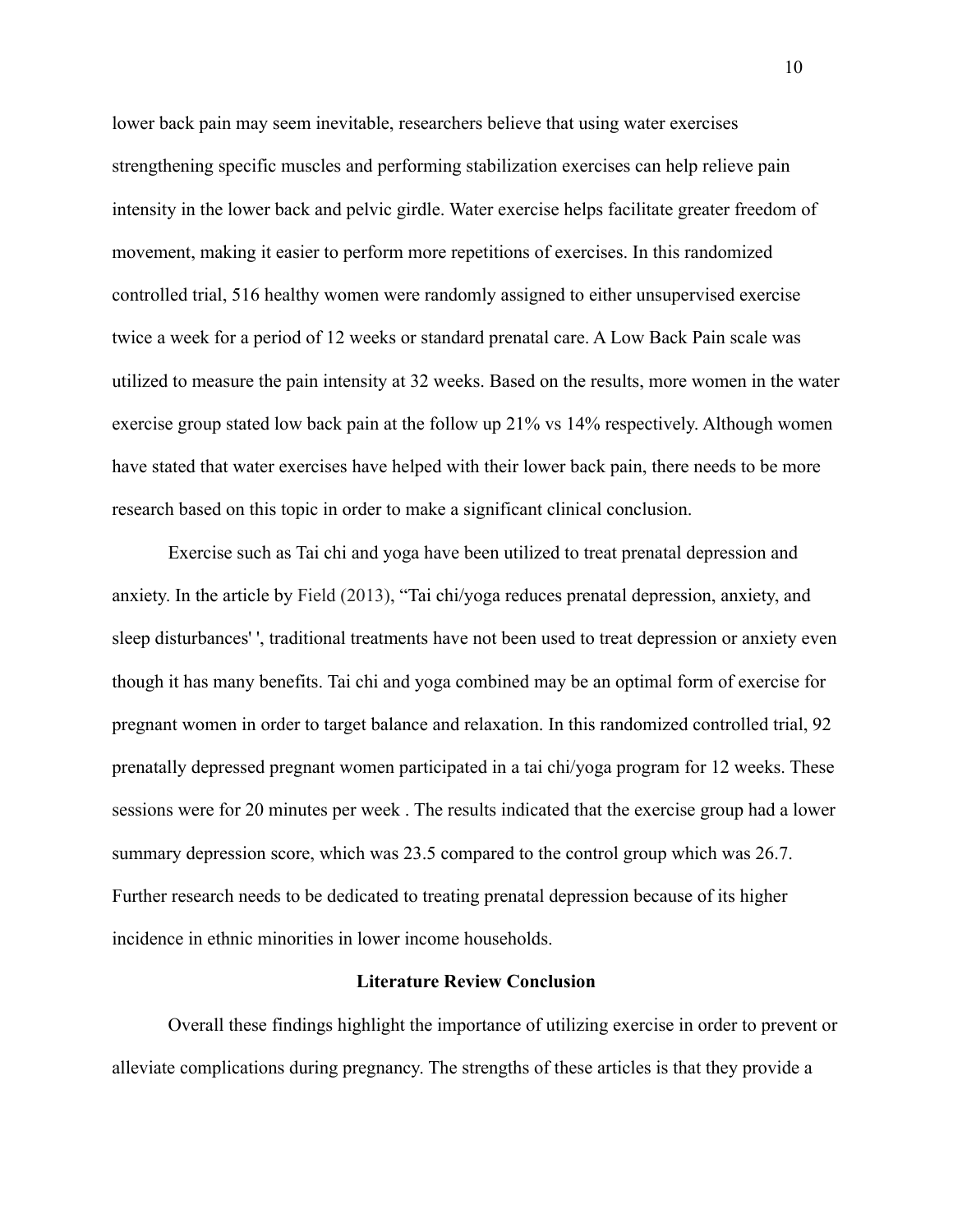wide variety of information pertaining to the effects of exercise. Although exercise is recommended, many pregnant women do not adhere to the guidelines either because of the lack of knowledge or inability to because of other obligations. These studies can provide knowledge to those who are at risk of complications or need more information regarding what exercises can be performed during pregnancy. There were limitations to these research articles, and the main issue was the lack of articles regarding different exercises. There is not enough research revolving around water exercise, tai chi/yoga, or dance. Although the articles that were obtained sufficed, it would have been more beneficial to have multiple articles in order to compare outcomes and their results.

#### **Theoretical Framework**

Imogene King created a theory called Theory of Goal Attainment. According to Nursing Theory the Goal of Attainment, "...describes a dynamic interpersonal relationship in which a patient grows and develops to attain certain goals. The theory explains that factors which can affect the attainment of goals are roles, stress, space, and time" (Nursing Theory, 2016, pp. 1). The basic concept of this theory revolves around the interpersonal relationship between the nurse and patient, and how the nurse can help support the patient through their growth journey of being healthier. There are different internal and external stressors that nurses need to take into consideration when developing a plan for their patient. Together, the nurse and patient communicate with one another and formulate goals together, taking actions to achieve those set goals, and resulting in the growth and development of the individual. This theoretical framework relies on the nurses ability to communicate essential information pertinent to the patient and support the patient in their individual goals throughout their journey.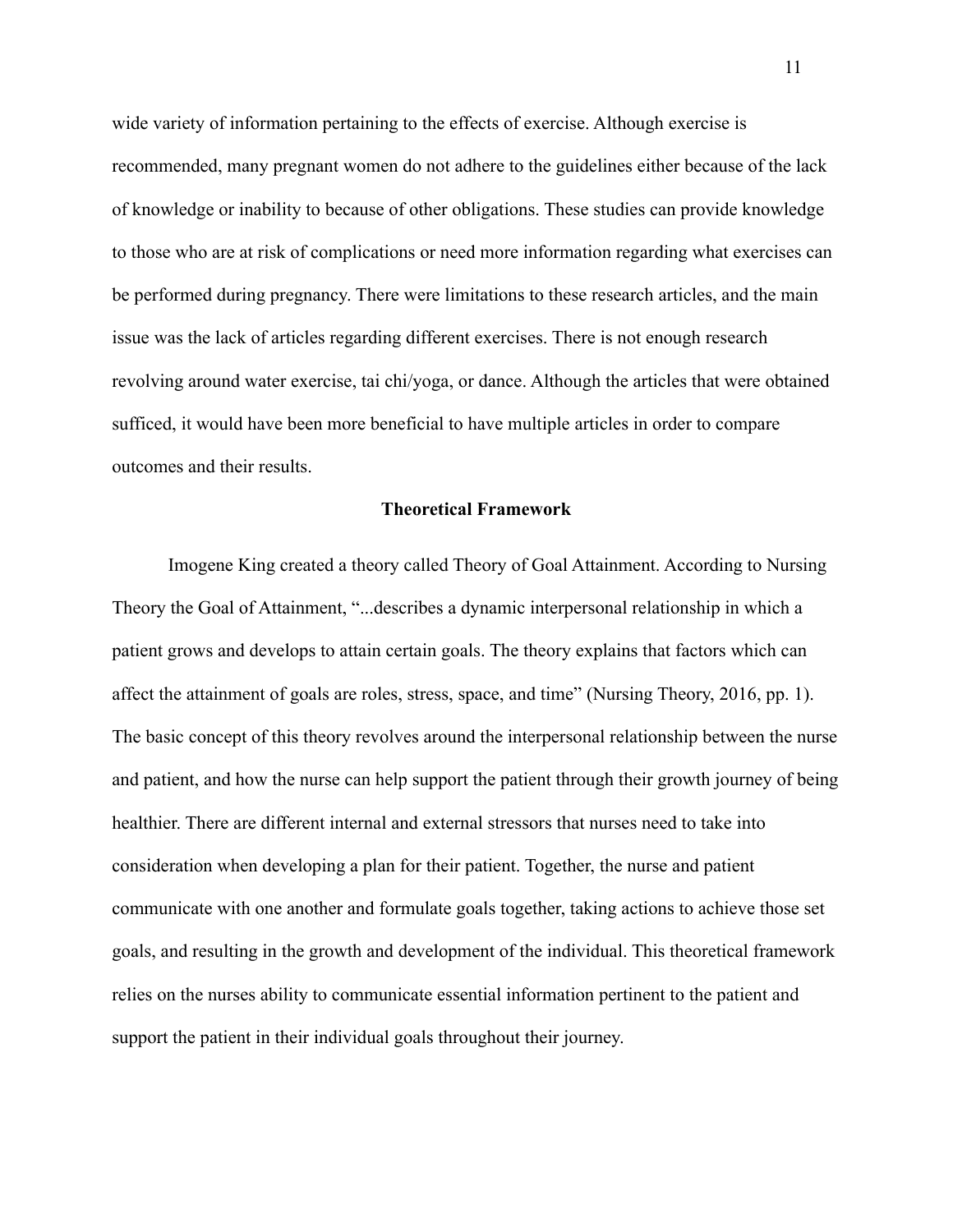Nurses and other healthcare professionals can utilize this framework to help pregnant women attain exercise goals in order to prevent gestational acquired medical conditions and a healthy pregnancy. This framework emphasizes the importance of setting goals that would translate into a healthier lifestyle. Nurses can guide their patients during their pregnancy and develop attainable goals of exercise. The plan will be individualized and unique to the patient in order for it to be easier for the patient to adhere to the regimen. This can result in the patient being more active and maintaining this level of activeness. Pregnant women need the appropriate information regarding what exercises are safe and the consequences of not participating in exercise. Through building a relationship with a nurse, patients can acquire reliable information and together they can create the necessary steps in order to have a healthy pregnancy.

#### **Proposal for Further Study**

#### **Introduction**

There is an overall lack of knowledge regarding the benefits of exercise for pregnant women, and more research needs to be conducted in order for us to understand why pregnant women should exercise. Although the amount of research has significantly increased between 2010 and 2017, there has been a plateau of studies in recent years. This paper discussed the lack of knowledge women had regarding what exercises are safe to perform during pregnancy and not enough significant data to declare the effectiveness of exercise during pregnancy. The need for further research to determine effectiveness of exercise is detrimental to understanding what modifiable factors can be done to prevent complications during pregnancy. There is a need for quasi-experimental study that examines how exercise can benefit pregnant women physically and mentally. The research studies that were included in the literature review examined various kinds of exercises, however we should also look more into what resources are readily available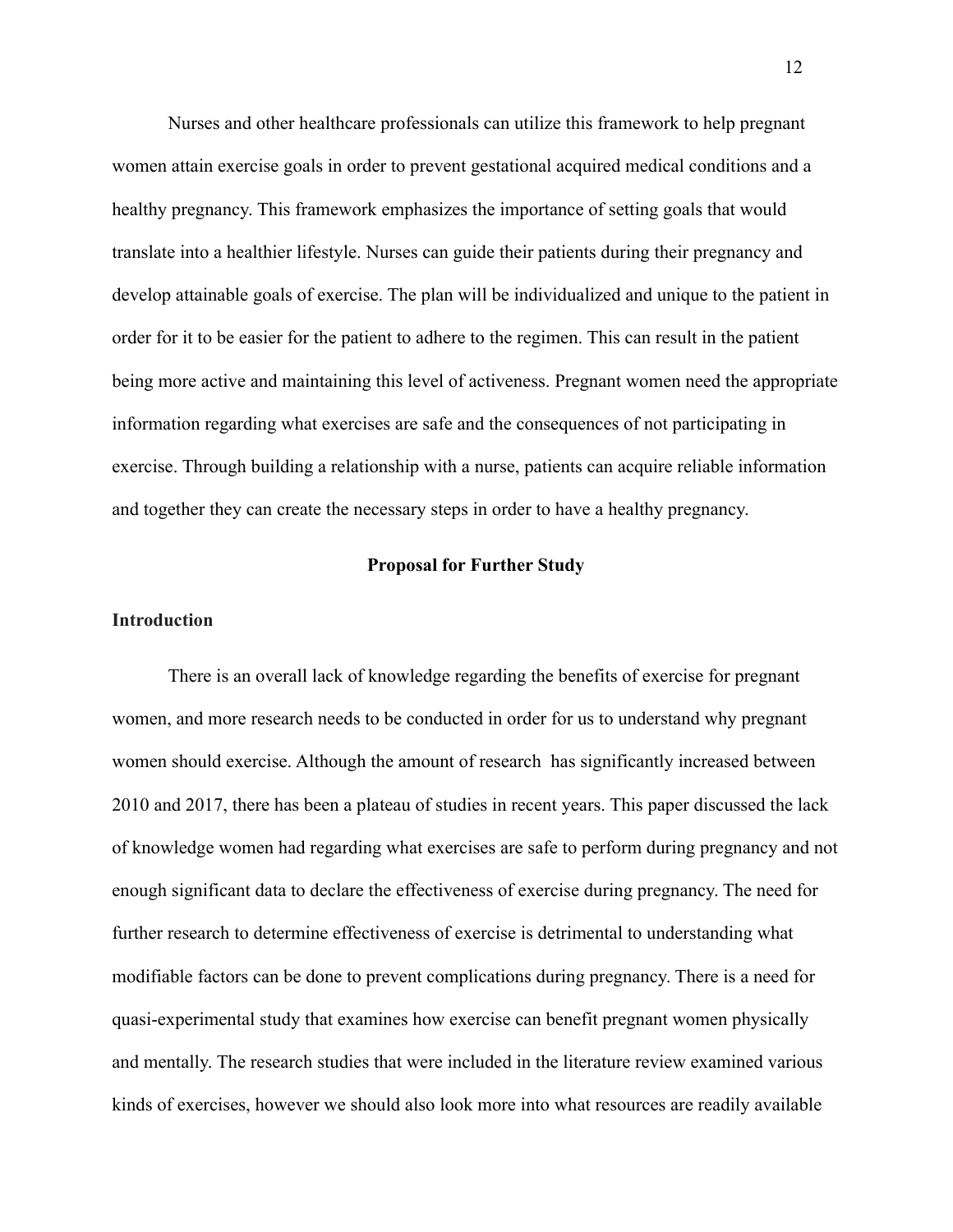within a community. Since there is an overall lack of knowledge regarding what exercises can be performed, this may indicate the absence of resources. Online resources have been expanding in audiences and have helped people become more active through recent years due to the pandemic. Since pregnant women can be more wary about going outside and potentially being exposed to illness, online prenatal exercise programs can be a great alternative. Research on the effectiveness of online prenatal exercise can help widen our knowledge on how beneficial exercise can be in pregnant women.

#### **Research Question**

The research question being addressed is - what are the effects of online prenatal exercise groups vs. pregnant women who do not receive prenatal exercise exposure? The purpose of this study is to observe incidences of gestational medical conditions and overall well-being of the mother. The study can help identify the positive and negative effects of home workouts physically and mentally.

## **Data Analysis**

This mixed method study will be a quantitative and qualitative study with interviews and questionnaires. The interviews will allow the participants to discuss their experiences and what they felt worked and what did not work. Through the interviews, a thematic analysis can be conducted to indicate themes shared amongst participants regarding their positive or negative experiences during the study. The questionnaire will be utilized to assess the mental health and stress level of the participants throughout the pregnancy. Descriptive statistics will be used to help organize participants by age, race, ethnicity, employment status, first time mothers, and clinical data such as vital signs.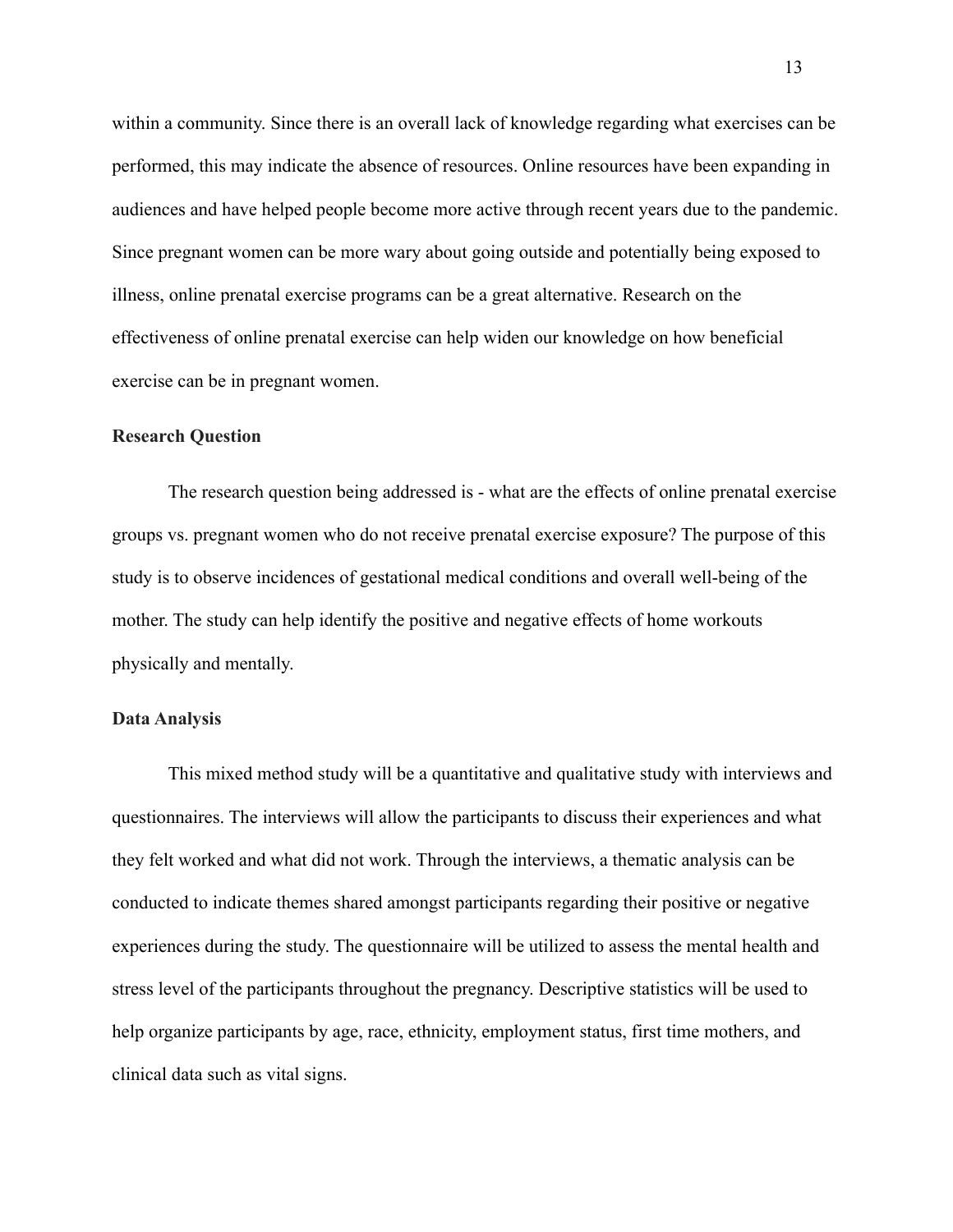#### **Ethical Considerations**

Before the start of the study, the proposal will be approved by the IRB. All volunteers for this study will be required to sign a consent form containing information about the study prior to the study. This way, all volunteers will know what to expect during the study and will have an opportunity to ask any questions before the study is conducted. All participants' information such as name and data from the study, will be kept protected and confidential.

## **Recruitment**

Recruitment of participants for this study will be catered to pregnant women living in the Bay Area. Social Media will be utilized to help spread awareness of this study. In order to appeal to this population, it is important to emphasize the convenience of working out from home. Although some people have access to gym memberships, sometimes it becomes too difficult to make that trip, especially when they are already exhausted from the day. Home workouts that range from either 10 to 30 minutes can be performed conveniently and can still help the individual remain active.

#### **Methodology**

The convenience sample would be 100 pregnant women with 50 women being in the exercise group and 50 being in the non-exercise group. The interventions that will be implemented is an online exercise program that will fulfill the required exercise activity of 150 minutes a week. The group receiving the prenatal exercise online program will perform the exercises at their convenience. Each group will have follow up examinations during the 16th, 20th, 28th, and 36th weeks of pregnancy. The groups will also be given a questionnaire which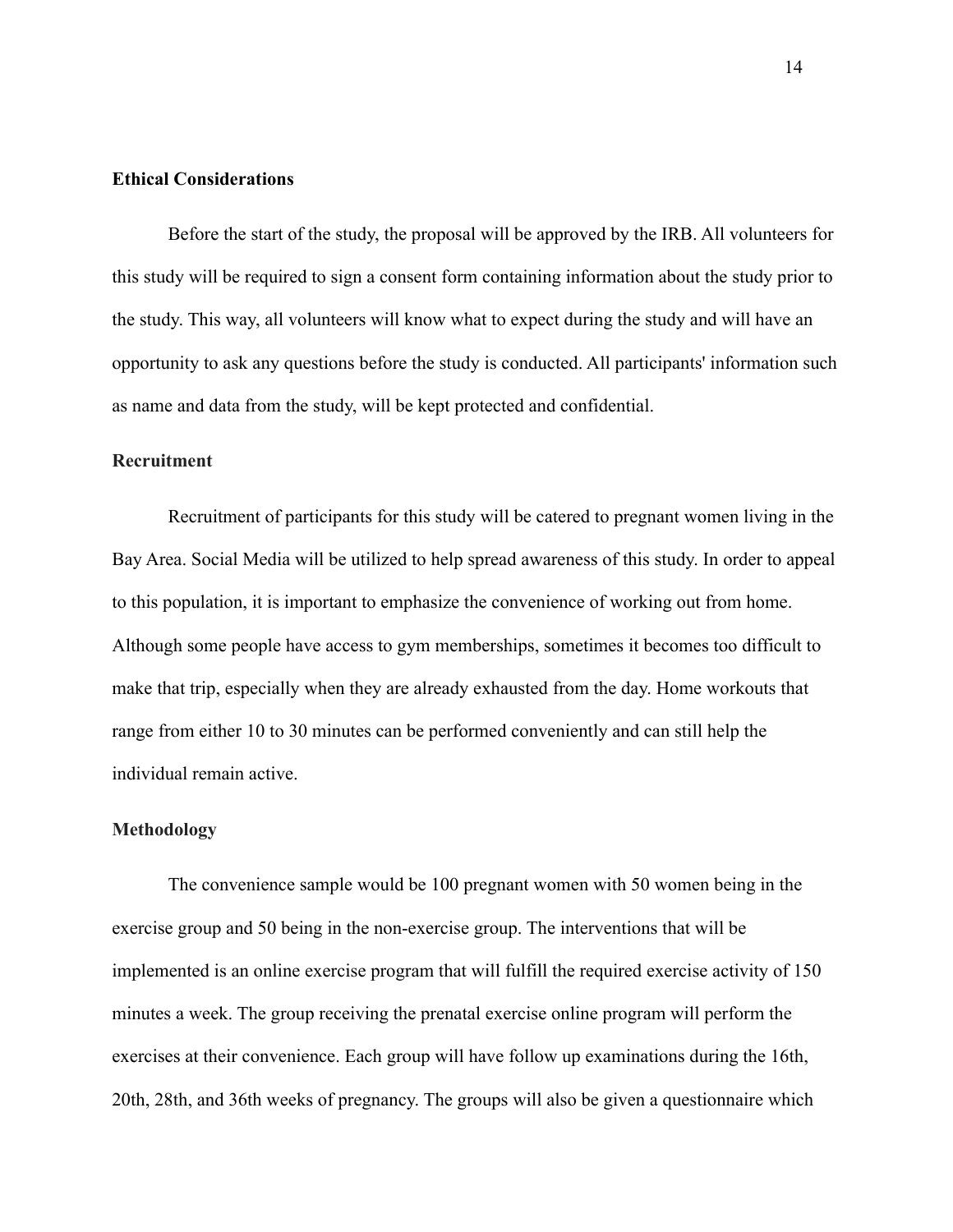will inquire about their thoughts and concerns about the exercise program. The interviews will be conducted only during the beginning and end of the study in order for the participant to reflect and comment on any significant changes they have seen or felt. Vital signs will also be recorded as a baseline and can indicate if the participant is showing signs and symptoms of medical conditions.

### **Conclusion**

Pregnant women need to be protected from complications that can lead to serious health complications for the mother and the baby. Exercise is a cost efficient and easy way to maintain one's health given the right resources and information. A key finding that inspired the proposal study was the lack of information and confidence women had to exercise. Through this proposal study, we can study women of all ranges and see how they respond to accessible exercise information and workout routines. This can truly benefit women because it gives them the information they need to perform exercise in the comfort of their home.

Through the various research, it is clear that more research is needed in order to definitively say that exercise can benefit pregnant women. More research needs to be done to reflect the general population. The literature review observed various exercises however there needs to be resources readily available in the community in order to improve the exercise adherence.

Nurses have the power to prevent and reduce complications during pregnancy through providing education and guidance. It is important as nurses to provide critical information in order to promote a healthier lifestyle, especially during pregnancy. By emphasizing the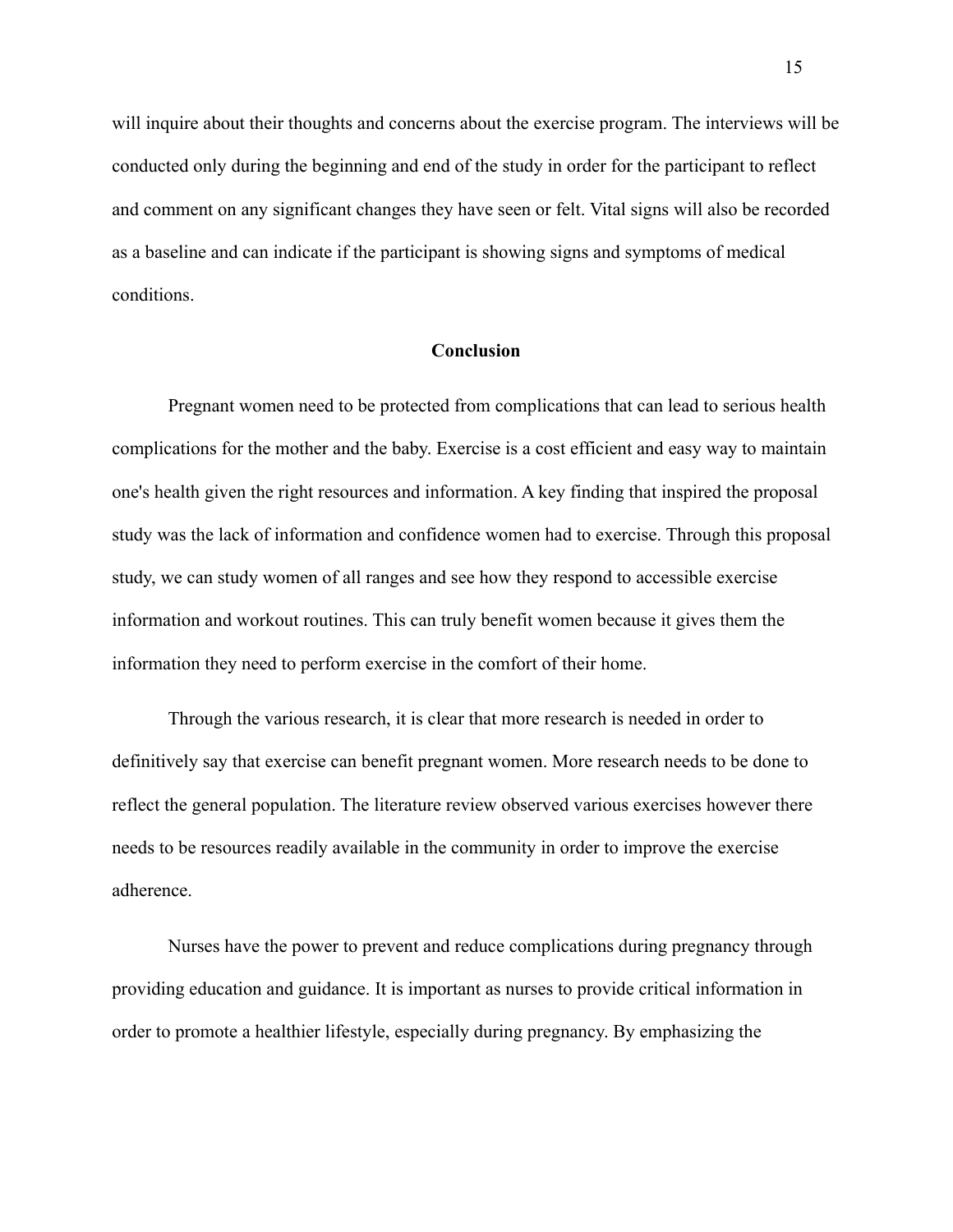importance of exercise, nurses can help prevent complications that can lead to the death of the mother and the baby.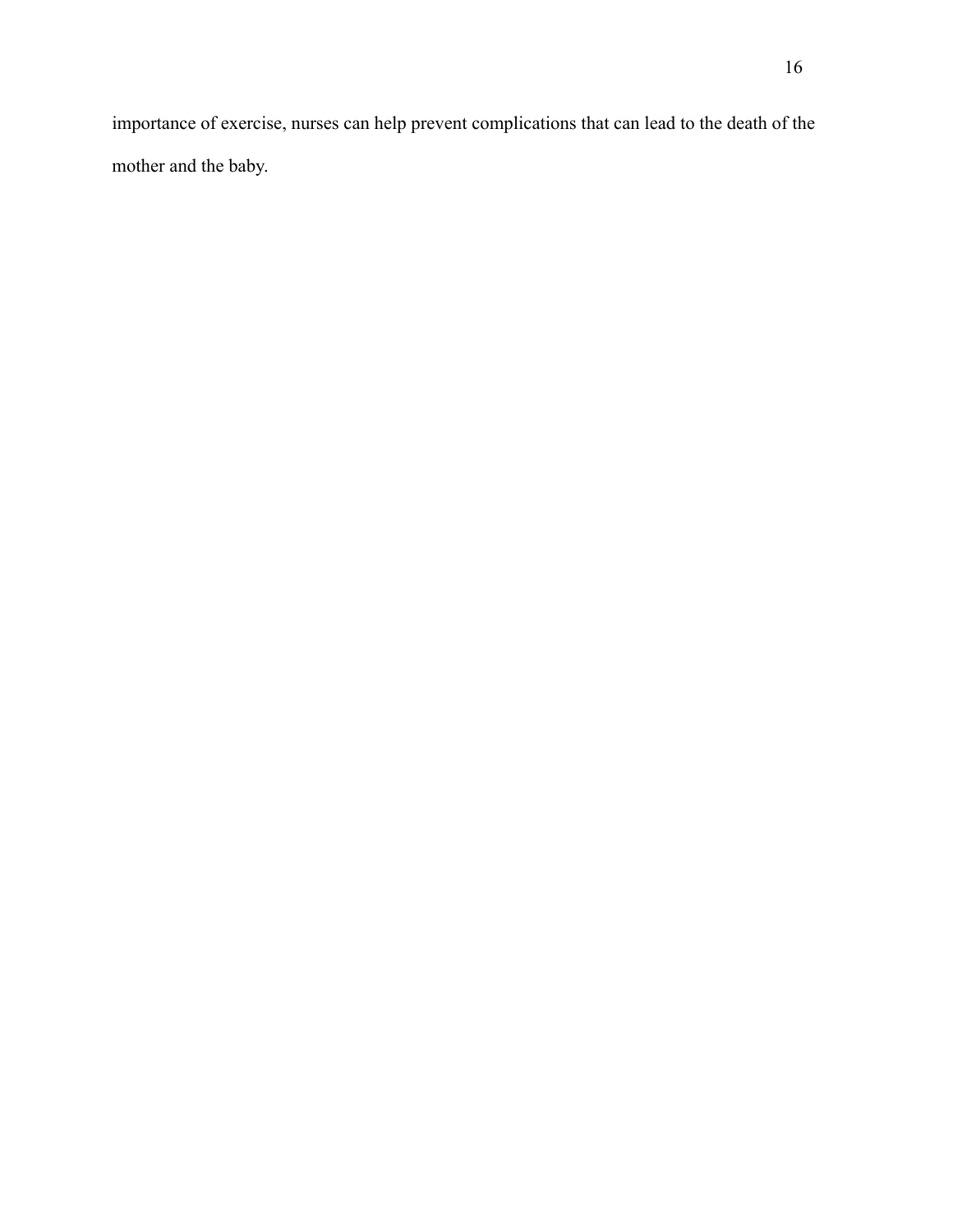#### **References**

- Barakat, R., Refoyo, I., Coteron, J., & Franco, E. (2019). Exercise during pregnancy has a preventative effect on excessive maternal weight gain and gestational diabetes. A randomized controlled trial. *Brazilian journal of physical therapy*, *23*(2), 148-155
- Brown, J., Ceysens, G., & Boulvain, M. (2017). Exercise for pregnant women with gestational diabetes for improving maternal and fetal outcomes. *Cochrane Database of Systematic Reviews*, (6).
- Centers for Disease Control and Prevention. (2021, September 30). *Physical activity recommendations for pregnant and postpartum women*. Centers for Disease Control and Prevention. Retrieved November 22, 2021, from

https://www.cdc.gov/physicalactivity/basics/pregnant-and-postpartum-women.html.

- Davenport, M. H., Ruchat, S. M., Poitras, V. J., Garcia, A. J., Gray, C. E., Barrowman, N., ... & Mottola, M. F. (2018). Prenatal exercise for the prevention of gestational diabetes mellitus and hypertensive disorders of pregnancy: a systematic review and meta-analysis. *British journal of sports medicine*, *52*(21), 1367-1375.
- Grenier, L. N. (2021, January 1). *Be Healthy in Pregnancy: Exploring factors that impact pregnant women's nutrition and exercise behaviours*. Wiley Online Library. https://onlinelibrary.wiley.com/doi/full/10.1111/mcn.13068
- *King's theory of goal attainment*. Nursing Theory. (2016, June 6). Retrieved November 22, 2021, from https://nursing-theory.org/theories-and-models/king-theory-of-goal-attainment.php.
- Magro‐Malosso, E. R., Saccone, G., Di Tommaso, M., Roman, A., & Berghella, V. (2017). Exercise during pregnancy and risk of gestational hypertensive disorders: a systematic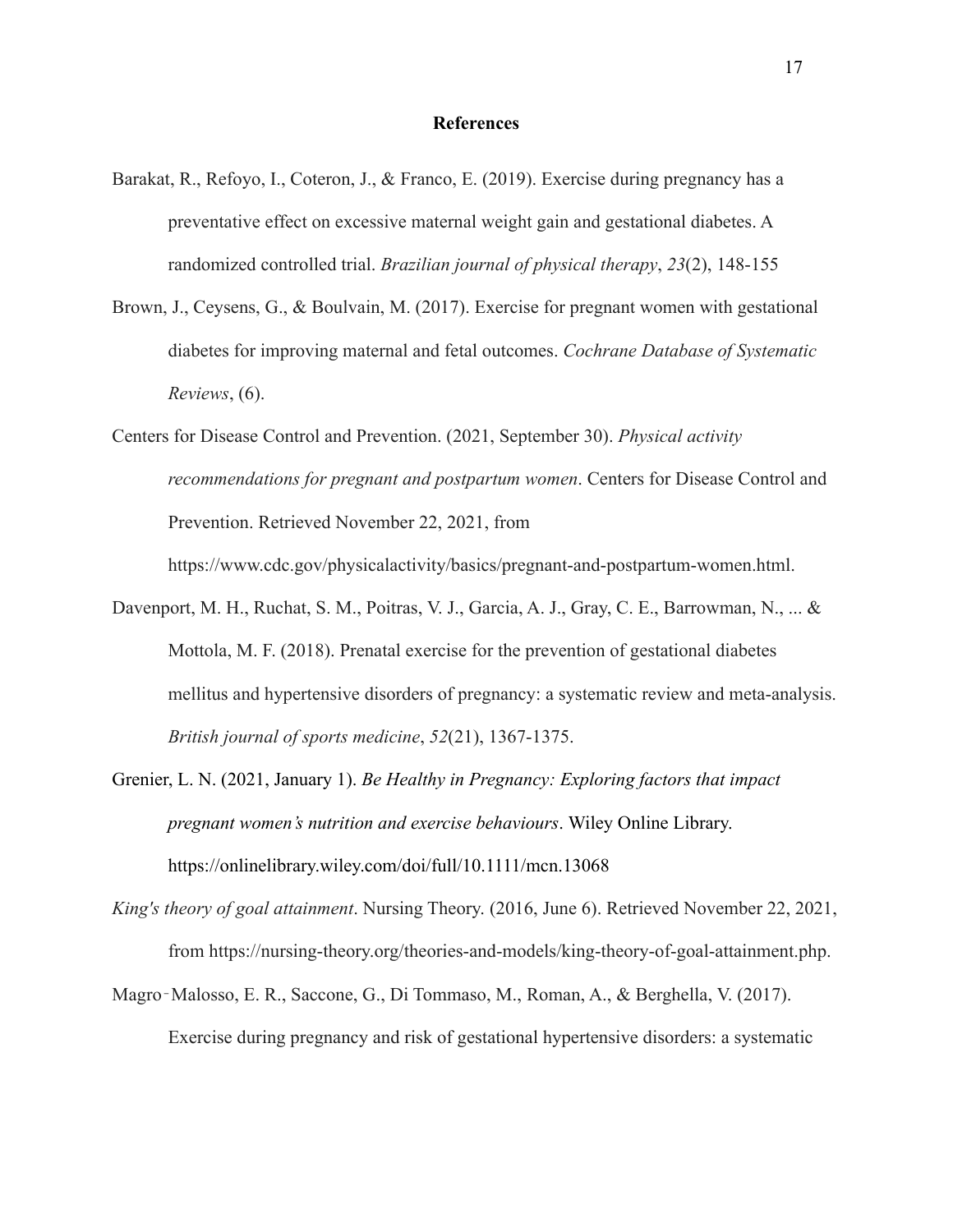review and meta‐analysis. *Acta obstetricia et gynecologica Scandinavica*, *96*(8), 921-931.

- Mijatovic-Vukas, J., Capling, L., Cheng, S., Stamatakis, E., Louie, J., Cheung, N. W., ... & Flood, V. M. (2018). Associations of diet and physical activity with risk for gestational diabetes mellitus: a systematic review and meta-analysis. *Nutrients*, *10*(6), 698.
- Wang, T. W., & Apgar, B. S. (1998). Exercise during pregnancy. *American family physician*, *57*(8), 1846.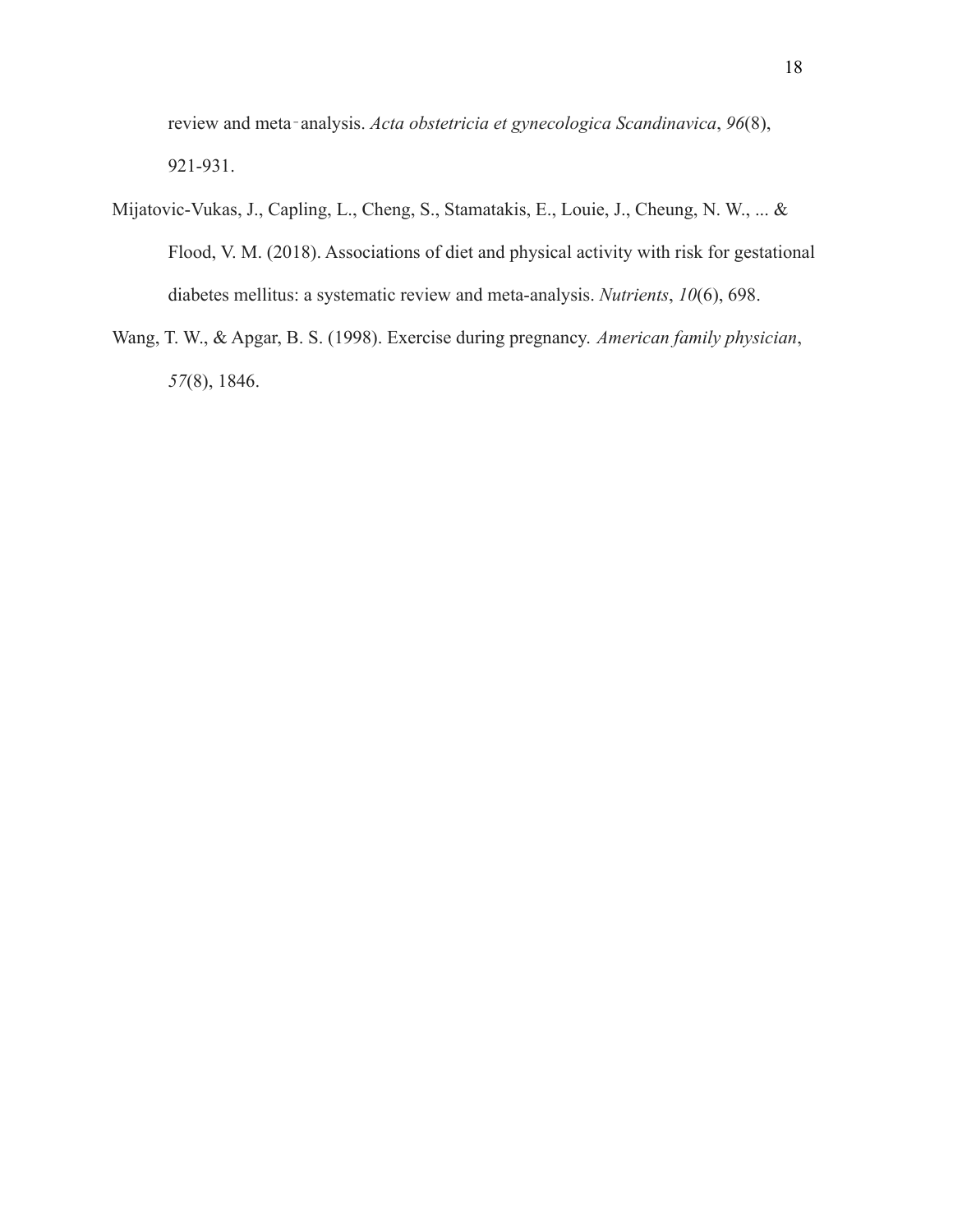# **Literature Review Table**

1. Be Healthy in Pregnancy: exploring factors that impact pregnant women's nutrition and exercise behaviors

| Purpose                                                                                                                                                                                                                                       | Investigato<br>r                                                                                                                                                                                                                                                                                                                                                         | N   | Sample                                                                                                                                                                                                     | Design                                   | Major Findings                                                                                                                                                                                                                                                                        | $++$                                                                                                                        |                                                                                                                                                                                                                                                                                                                     |
|-----------------------------------------------------------------------------------------------------------------------------------------------------------------------------------------------------------------------------------------------|--------------------------------------------------------------------------------------------------------------------------------------------------------------------------------------------------------------------------------------------------------------------------------------------------------------------------------------------------------------------------|-----|------------------------------------------------------------------------------------------------------------------------------------------------------------------------------------------------------------|------------------------------------------|---------------------------------------------------------------------------------------------------------------------------------------------------------------------------------------------------------------------------------------------------------------------------------------|-----------------------------------------------------------------------------------------------------------------------------|---------------------------------------------------------------------------------------------------------------------------------------------------------------------------------------------------------------------------------------------------------------------------------------------------------------------|
| The goal of this study<br>was to observe<br>women's view on<br>nutrition and physical<br>activity during<br>pregnancy and also<br>discover the barriers<br>of the implementation<br>of physical activity<br>and nutrition<br>recommendations. | Grenier, L.<br>N.,<br>Atkinson,<br>S. A.,<br>Mottola,<br>M. F.,<br>Wahoush,<br>O.,<br>Thabane,<br>L., Xie, F.,<br>$\ldots \&$<br>Murray-D<br>avis, B.<br>$(2021)$ . Be<br>Healthy in<br>Pregnancy:<br>Exploring<br>factors that<br>impact<br>pregnant<br>women's<br>nutrition<br>and<br>exercise<br>behaviours<br>Maternal<br>& child<br>nutrition,<br>17(1),<br>e13068. | 122 | Health<br>pregnant<br>women<br>between<br>16-24 weeks<br>gestation<br>-women were<br>recruited<br>from 3 urban<br>centres in<br>southwestern<br>Ontario<br>-66 people<br>participated<br>in focus<br>group | Qualita<br>tive<br>study -<br><b>RCT</b> | There were<br>internal and<br>external factors<br>Motivati<br>on and<br>priority,<br>finacanc<br>es<br>Misinfor<br>mation<br>Quality<br>of<br>counseli<br>ng<br>Social<br>support<br>Information by<br>health<br>professionals<br>were limited -<br>inconsistent and<br>overlay broad | -Key<br>findings<br>highlighted<br>the<br>limitations<br>women<br>had on<br>resources<br>related to<br>physical<br>activity | -the<br>findings<br>were<br>limited by<br>the<br>selection<br>bias, since<br>the women<br>who<br>participated<br>were<br>specifically<br>concerned<br>with diet<br>and<br>physical<br>activity.<br>-The focus<br>groups<br>could have<br>been more<br>open to<br>other<br>concerns<br>that<br>pregnant<br>women had |

2. Exercise during pregnancy and risk of gestational hypertension disorders: a systematic review and meta-anaylsis

| Purpose                                                                                    | Investigato | N          | Sampl | Design  | Major Findings                           | $^{++}$                  | --              |
|--------------------------------------------------------------------------------------------|-------------|------------|-------|---------|------------------------------------------|--------------------------|-----------------|
| The goal of the study   Magro-Ma   Meta-analy   Pregna   Quantitati<br>was to evaluate the | losso, E.   | sis pooled | nt    | ve meta | The pool of women<br>showed that aerobic | -There were<br>many RCTs | $-$ The<br>main |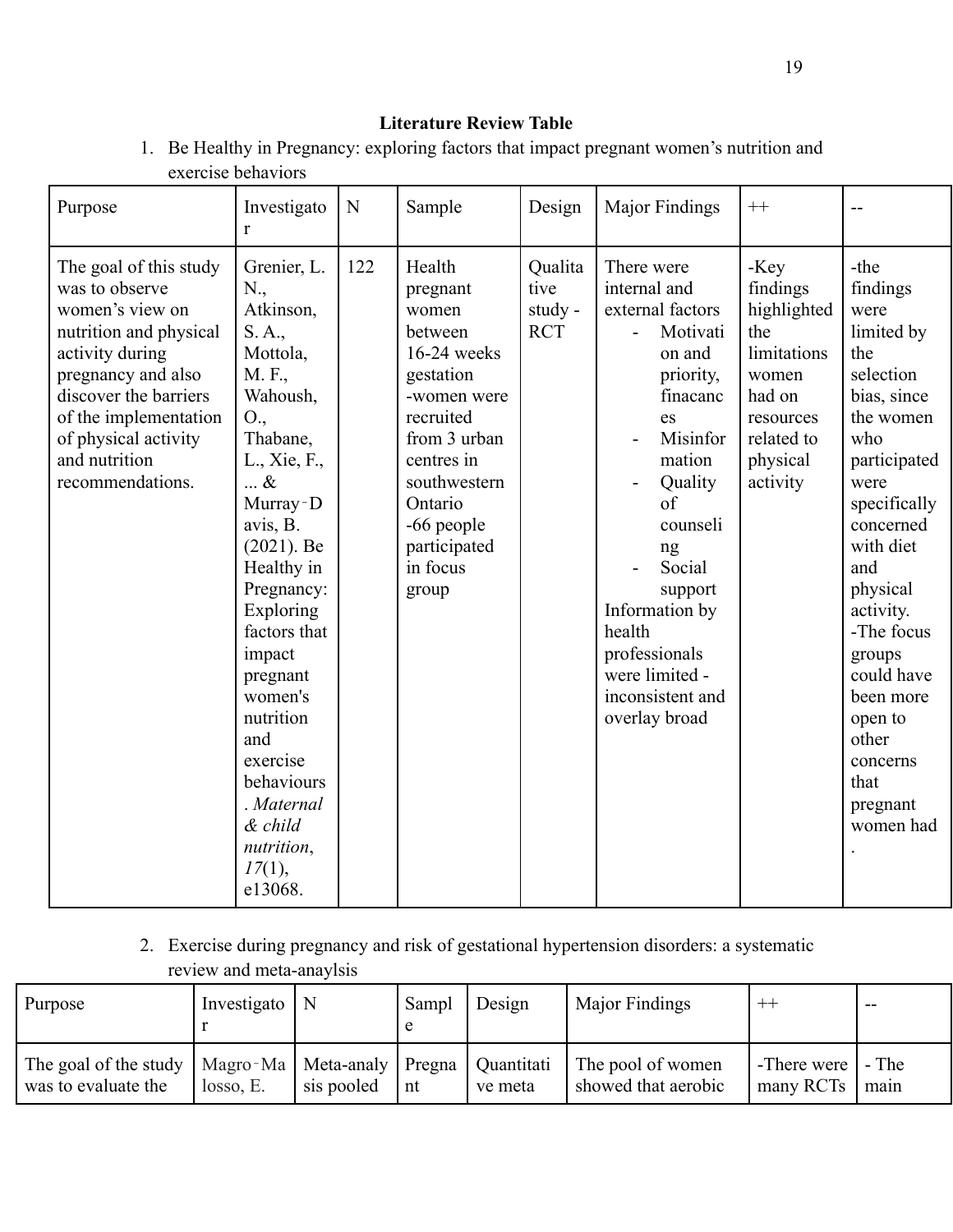| effect of exercise<br>during pregnancy on<br>the risk of<br>gestational<br>hypertension<br>disorders | R.,<br>Saccone,<br>$G_{\cdot}$ , Di<br>Tommaso,<br>M.,<br>Roman,<br>$A_{\cdot}, \&$<br>Berghella,<br>V. (2017).<br>Exercise<br>during<br>pregnancy<br>and risk of<br>gestational | 17 RCTs<br>including<br>5,075<br>pregnant<br>women | wome<br>$\mathbf n$ | analysis -<br><b>RCTs</b> | exercise in singleton<br>pregnancies linked<br>with decreased risk of<br>gestational<br>hypertension disorder<br>Incidence of cesarean<br>delivery was<br>decreased by 16% in<br>the exercise<br>Subgroup analysis for<br>aerobic exercise only<br>with no dietary | involved<br>with the<br>topic that<br>provided<br>low bias<br>making the<br>studies<br>accurate to<br>the results.<br>The<br>statistical<br>heterogenei<br>ty was also<br>low. | limitation<br>was that<br>dietary<br>counselin<br>g was also<br>an<br>interventi<br>on that<br>was<br>added to<br>the study,<br>so results<br>also<br>reflected |
|------------------------------------------------------------------------------------------------------|----------------------------------------------------------------------------------------------------------------------------------------------------------------------------------|----------------------------------------------------|---------------------|---------------------------|--------------------------------------------------------------------------------------------------------------------------------------------------------------------------------------------------------------------------------------------------------------------|--------------------------------------------------------------------------------------------------------------------------------------------------------------------------------|-----------------------------------------------------------------------------------------------------------------------------------------------------------------|
|                                                                                                      | hypertensi<br>ve<br>disorders:<br>a<br>systematic<br>review and<br>meta-anal<br>ysis. Acta<br>obstetricia<br>et<br>gynecologi<br>ca<br>Scandinavi<br>ca, 96(8),<br>921-931.      |                                                    |                     |                           | measures were<br>included, confirmed a<br>significant decrease<br>in gestational<br>hypertensions<br>disorders                                                                                                                                                     |                                                                                                                                                                                | this and<br>was not<br>solely on<br>physical<br>activity.                                                                                                       |

3. Exercise during pregnant has a preventative effect on excessive maternal weight gain and gestational diabetes, a randomized controlled trial

| Purpose                                                                                                                              | Investigat<br>$\alpha$                                                                                   | N       | Sample           | Design                                                                                           | Major Findings                                                                                                                                                                                          | $++$                                                                                 |                                                                                     |
|--------------------------------------------------------------------------------------------------------------------------------------|----------------------------------------------------------------------------------------------------------|---------|------------------|--------------------------------------------------------------------------------------------------|---------------------------------------------------------------------------------------------------------------------------------------------------------------------------------------------------------|--------------------------------------------------------------------------------------|-------------------------------------------------------------------------------------|
| The goal of the<br>study was to<br>examine the effects<br>of an exercise<br>program<br>throughout<br>pregnancy on<br>maternal weight | Barakat,<br>$R_{\cdot}$<br>Refoyo, I.,<br>Coteron,<br>$J_{\cdot}$ &<br>Franco, E.<br>(2019).<br>Exercise | 45<br>6 | pregnan<br>women | Quantitative -<br><b>RCTs</b><br>Exercise<br>intervention<br>group and<br>standard care<br>group | Weight gain was<br>significantly lower in<br>EG compared to CG<br>$(12.19 \text{ vs } 13.33 \text{ kg})$<br>Excessive weight gain<br>was higher in the CG<br>than EG $(30.2\% \text{ vs.})$<br>$20.5\%$ | -There<br>was a<br>large<br>number of<br>participant<br>s with<br>over<br>$>80\%$ of | -Nutrition<br>was not<br>assessed<br>$-The$<br>study was<br>only<br>focused<br>on a |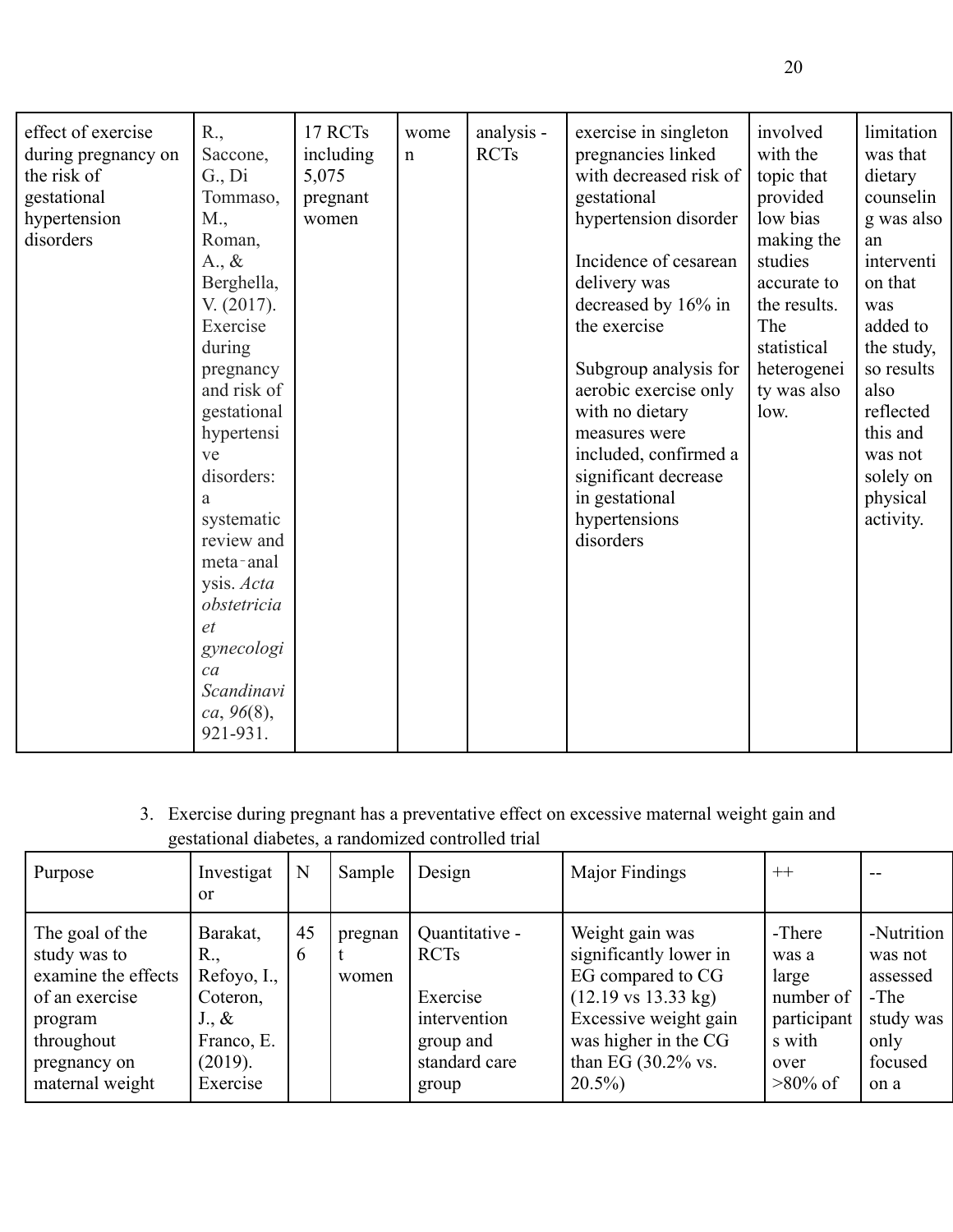| gain and<br>prevalence of<br>gestational diabetes | during<br>pregnancy<br>has a<br>preventati<br>ve effect<br>$^{on}$<br>excessive<br>maternal<br>weight<br>gain and<br>gestational<br>diabetes.<br>$\mathbf{A}$<br>randomize<br>d<br>controlled<br>trial.<br><b>Brazilian</b><br>journal of<br>physical<br>therapy,<br>23(2),<br>148-155. |  |  | Exercise group<br>included<br>moderate<br>exercises<br>performed 3 days<br>a week for 8-10<br>weeks to 38-39<br>weeks gestation. | Ratio of women<br>diagnosed with GDM<br>was higher in the CG<br>than EG $(6.8\%$ vs.<br>$2.6\%$<br>Promotion of moderate<br>and supervised physical<br>exercise throughout<br>pregnancy as a method<br>to prevent pregnancy<br>complications and<br>improve quality of life<br>without adverse effects<br>for the mother and fetal<br>well-being | attendance | Spanish<br>populatio<br>$\mathbf n$ |
|---------------------------------------------------|-----------------------------------------------------------------------------------------------------------------------------------------------------------------------------------------------------------------------------------------------------------------------------------------|--|--|----------------------------------------------------------------------------------------------------------------------------------|--------------------------------------------------------------------------------------------------------------------------------------------------------------------------------------------------------------------------------------------------------------------------------------------------------------------------------------------------|------------|-------------------------------------|
|---------------------------------------------------|-----------------------------------------------------------------------------------------------------------------------------------------------------------------------------------------------------------------------------------------------------------------------------------------|--|--|----------------------------------------------------------------------------------------------------------------------------------|--------------------------------------------------------------------------------------------------------------------------------------------------------------------------------------------------------------------------------------------------------------------------------------------------------------------------------------------------|------------|-------------------------------------|

# 4. Effects of an unsupervised water exercise program on low back pain and sick leave among healthy pregnant women - a randomized controlled trial

| Purpose                                                                                                                                                                                                                                                           | Investigato                                                                                                                                                                   | N       | Sample            | Design                                                                                                                                                                     | Major Findings                                                                                                                                                                                                                                                                                     | $++$                                                           |                                                                                                                                                |
|-------------------------------------------------------------------------------------------------------------------------------------------------------------------------------------------------------------------------------------------------------------------|-------------------------------------------------------------------------------------------------------------------------------------------------------------------------------|---------|-------------------|----------------------------------------------------------------------------------------------------------------------------------------------------------------------------|----------------------------------------------------------------------------------------------------------------------------------------------------------------------------------------------------------------------------------------------------------------------------------------------------|----------------------------------------------------------------|------------------------------------------------------------------------------------------------------------------------------------------------|
| The goal of this study<br>was to assess the<br>effects of an<br>unsupervised water<br>exercise program on<br>low back pain<br>intensity.<br>This study aimed to<br>strengthen larger<br>muscle groups<br>through using water<br>buoyancy, which<br>allows greater | Backhause<br>n, M. G.,<br>Tabor, A.,<br>Albert, H.,<br>Rosthøj,<br>S., Damm,<br>P., $\&$<br>Hegaard,<br>$H$ . K.<br>(2017).<br>The effects<br>of an<br>unsupervis<br>ed water | 51<br>6 | Pregnant<br>women | Pregnant<br>women were<br>assigned<br>either<br>exercise<br>twice a week<br>for a period<br>of 12 weeks<br>or standard<br>prenatal care<br>Back pain<br>was<br>measured by | More women in the<br>water exercise group<br>stated no low back<br>pain at follow up care<br>Increased mobility of<br>the pelvic joints in<br>pregnant women is<br>considered one of the<br>causes of lower back<br>pain, so by<br>strengthening the<br>lower extremities can<br>help as treatment | There was<br>high<br>participation<br>from the<br>participants | -The<br>participa<br>nts were<br>already<br>very<br>healthy,<br>had high<br>educatio<br>n, low<br>BMI, and<br>were<br>non-smo<br>kers.<br>They |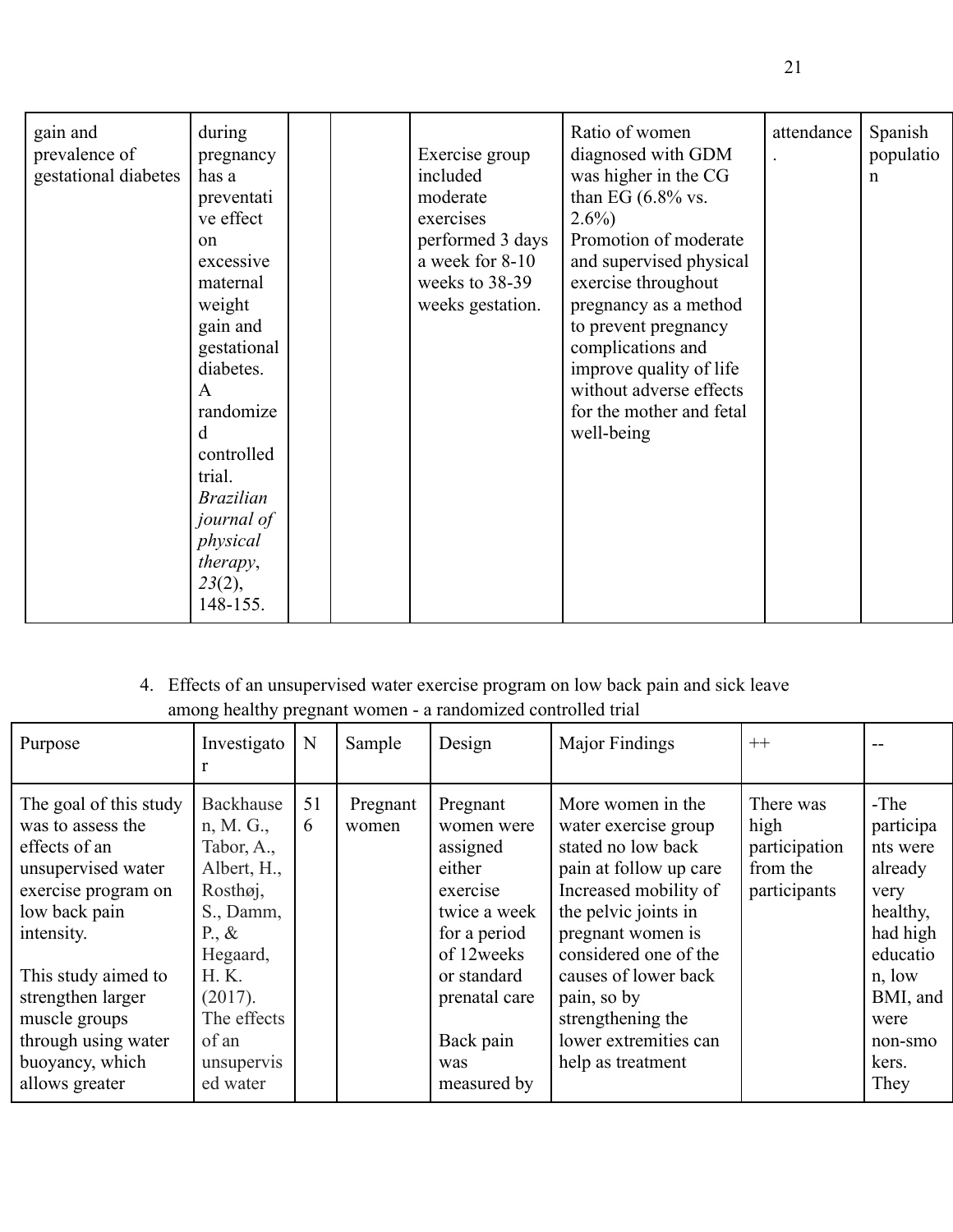| pregnant<br>women-A<br>randomise<br>d<br>controlled<br>trial. PloS<br>one, $12(9)$ ,<br>e0182114. | freedom of<br>movement, making it<br>easier to do multiple<br>repetitions of exercise<br>even in late<br>pregnancy when you<br>are at your heaviest. | exercise<br>program<br>on low<br>back pain<br>and sick<br>leave<br>among<br>healthy |  | the Low<br>Back Pain<br>Rating scale<br>at 32 weeks |  |  | were not<br>represent<br>ative of<br>the<br>general<br>populatio<br>n |
|---------------------------------------------------------------------------------------------------|------------------------------------------------------------------------------------------------------------------------------------------------------|-------------------------------------------------------------------------------------|--|-----------------------------------------------------|--|--|-----------------------------------------------------------------------|
|---------------------------------------------------------------------------------------------------|------------------------------------------------------------------------------------------------------------------------------------------------------|-------------------------------------------------------------------------------------|--|-----------------------------------------------------|--|--|-----------------------------------------------------------------------|

# 5. Impact of an exercise intervention on physical activity during pregnancy: the behaviors affecting baby and you study

| Purpose                                                                                                                                                                          | Investigato<br>r                                                                                                                                                                                                                               | N                    | Sample                                                                        | Design                                                                                                           | Major Findings                                                                                                                                                                                                                                      | $++$                                                                                                 |                                                                                                                                                                                                                                       |
|----------------------------------------------------------------------------------------------------------------------------------------------------------------------------------|------------------------------------------------------------------------------------------------------------------------------------------------------------------------------------------------------------------------------------------------|----------------------|-------------------------------------------------------------------------------|------------------------------------------------------------------------------------------------------------------|-----------------------------------------------------------------------------------------------------------------------------------------------------------------------------------------------------------------------------------------------------|------------------------------------------------------------------------------------------------------|---------------------------------------------------------------------------------------------------------------------------------------------------------------------------------------------------------------------------------------|
| The goal of this study<br>is to examine the<br>impact of a prenatal<br>exercise intervention<br>on physical activity in<br>women at risk for<br>gestational diabetes<br>mellitus | Hawkins,<br>M.,<br>Chasan-Ta<br>ber, $L_{\cdot}$ ,<br>Marcus,<br>B., Stanek,<br>E., Braun,<br>B.,<br>Ciccolo, J.,<br>$\&$<br>Markenson<br>, G.<br>(2014).<br>Impact of<br>an exercise<br>interventio<br>n on<br>physical<br>activity<br>during | 26<br>$\overline{0}$ | Women at risk for<br>gestational<br>diabetes<br>young , hispanic<br>and obese | <b>RCT</b><br>participant<br>$s: 132$ in<br>exercise<br>arm and<br>$128$ in the<br>health and<br>wellness<br>arm | Exercise arm had<br>significantly greater<br>increase in sports<br>and exercise<br>compared to the<br>health and wellness<br>arm<br>Greater percentage<br>of women in the<br>exercise arm met<br>recommended<br>guidelines for<br>physical activity | There<br>was an<br>ethnically<br>and<br>socioecon<br>omically<br>diverse<br>populatio<br>$\mathbf n$ | There<br>were self<br>reports of<br>weight<br>before<br>pregnancy<br>so this<br>may have<br>caused<br>false<br>results.<br>There<br>were only<br>small<br>difference<br>sin light<br>intensity<br>activity<br>that were<br>likely not |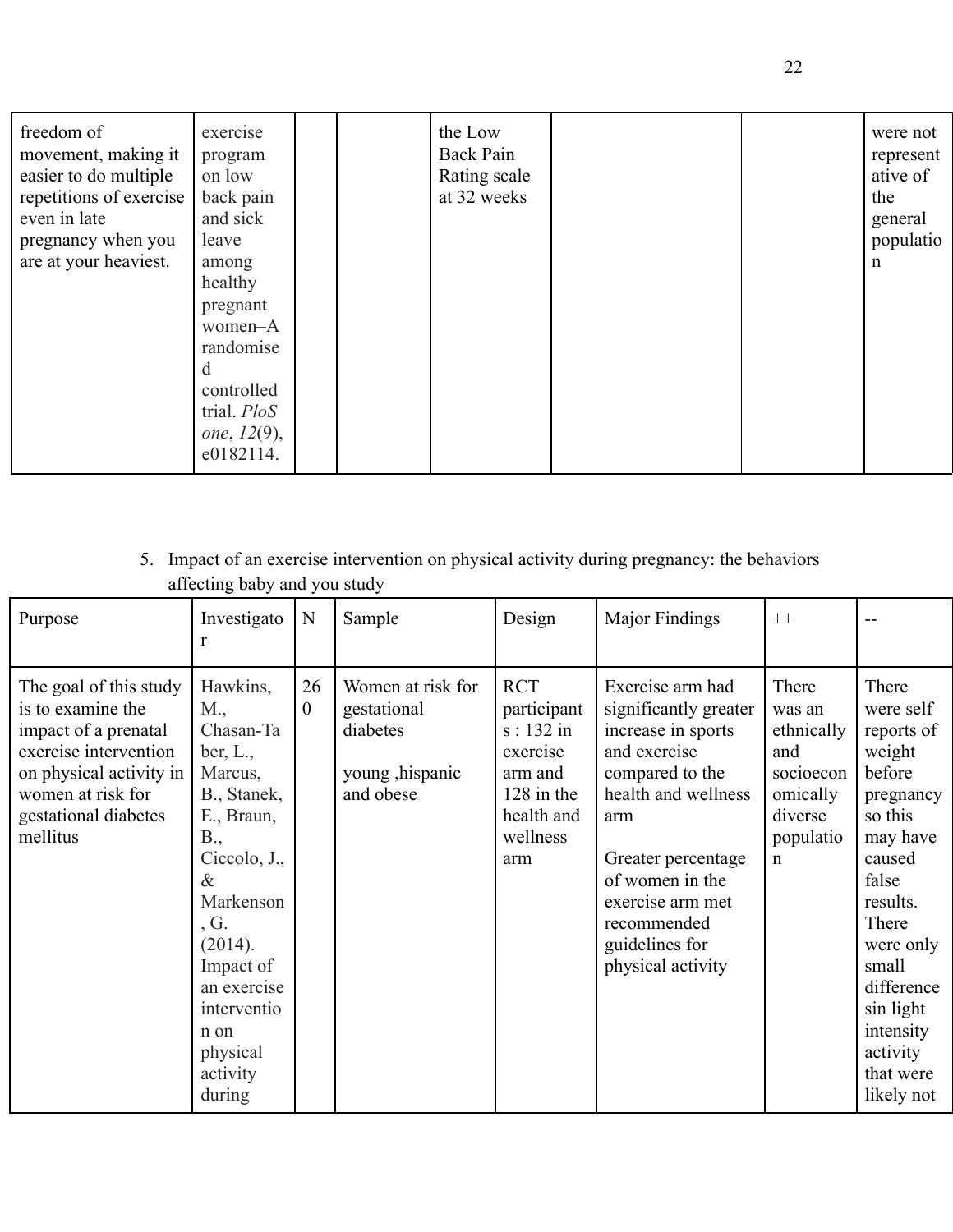| pregnancy:<br>the<br>behaviors<br>affecting<br>baby and<br>you study.<br>American<br>journal of<br>public<br>health, |  |  | clinically<br>meaningfu |
|----------------------------------------------------------------------------------------------------------------------|--|--|-------------------------|
| 104(10),<br>e74-e81.                                                                                                 |  |  |                         |

# 6. Tai chi/yoga reduces prenatal depression, anxiety, and sleep disturbances

| Purpose                                                                                                                                                                                                   | Investigato<br>r                                                                                                                                                                                                                                                          | N  | Sample                         | Design                | Major Findings                                                                                                                                                                                                                                                                                                                                                    | $++$                                                                           |                                                                                                                                                           |
|-----------------------------------------------------------------------------------------------------------------------------------------------------------------------------------------------------------|---------------------------------------------------------------------------------------------------------------------------------------------------------------------------------------------------------------------------------------------------------------------------|----|--------------------------------|-----------------------|-------------------------------------------------------------------------------------------------------------------------------------------------------------------------------------------------------------------------------------------------------------------------------------------------------------------------------------------------------------------|--------------------------------------------------------------------------------|-----------------------------------------------------------------------------------------------------------------------------------------------------------|
| The aim of the study<br>was to observe the<br>effects of alternative<br>therapies such as tai<br>chi and yoga as<br>treatment for prenatal<br>depression and<br>anxiety as well as<br>sleep disturbances. | Field, T.,<br>Diego, M.,<br>Delgado,<br>$J_{\cdot}$ &<br>Medina, L.<br>$(2013)$ . Tai<br>chi/yoga<br>reduces<br>prenatal<br>depression,<br>anxiety<br>and sleep<br>disturbanc<br>es.<br>Compleme<br>ntary<br>therapies<br>in clinical<br>practice,<br>19(1),<br>$6 - 10.$ | 92 | Pregnant<br>women<br>Depressed | Quantitative<br>, RCT | Yoga and deep<br>relaxation helped<br>decrease stress by 32%<br>At the end of treatment<br>period, tai chi/yoga<br>group had lower<br>summary depression<br>scores as well as lower<br>negative affect and<br>somatic vegative<br>symptoms subscale<br>scores on the CES-D<br>They also scored lower<br>scores on the STAI and<br>had lower sleep<br>disturbances | There is a<br>large<br>sample<br>number<br>and high<br>participatio<br>n rate. | -More<br>research<br>needs to be<br>conducted<br>in the third<br>trimester<br>when the<br>results of<br>performing<br>TaiChi may<br>be more<br>effective. |